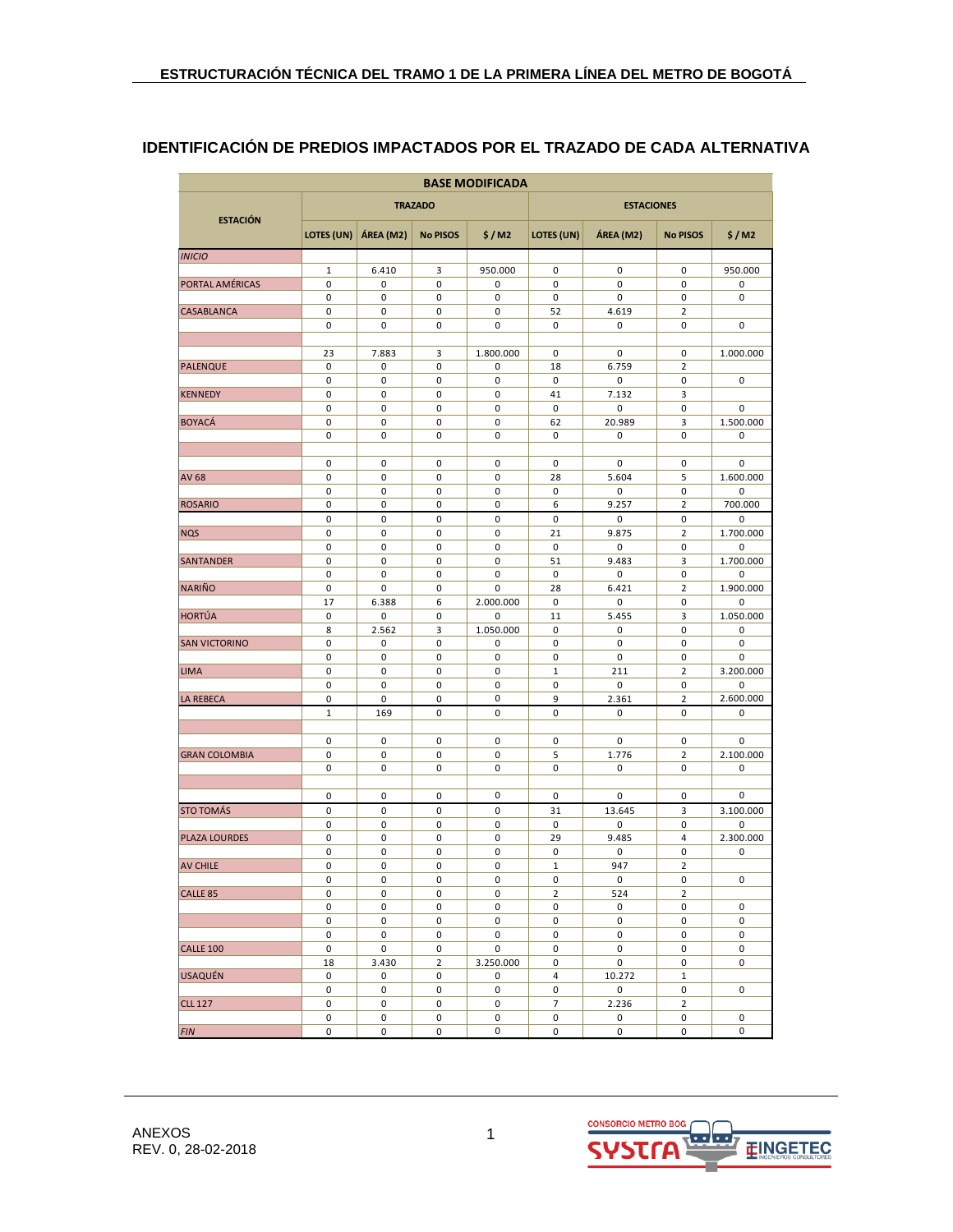| <b>ESTACIONES/ACCESOS</b><br><b>FACHADAS</b><br><b>TRAZADO</b><br><b>ESTACIÓN</b><br>LOTES (UN)<br>ÁREA (M2)<br><b>No PISOS</b><br>LOTES (UN)<br>\$/M2<br>ÁREA (M2)<br><b>No PISOS</b><br>\$/M2<br><b>UN</b><br>M <sub>2</sub><br><b>No. Pisos</b><br>\$/M2<br><b>INICIO</b><br>950.000<br>8<br>603,2101<br>3<br>$\pmb{0}$<br>$\mathsf 0$<br>0<br>0<br>62<br>45.096<br>3<br>950.000<br>0<br>$\mathbf 0$<br>0<br>0<br>PORTAL AMÉRICAS<br>0<br>0<br>0<br>$\mathsf 0$<br>0<br>0<br>$\pmb{0}$<br>$\mathbf 0$<br>$\mathbf 0$<br>$\mathsf 0$<br>0<br>$\mathbf 0$<br>0<br>$\mathbf 0$<br>0<br>$\mathbf 0$<br>8<br>767<br>$\overline{4}$<br>2.000.000<br>$\pmb{0}$<br>$\mathsf 0$<br>0<br>$\mathsf{O}\xspace$<br>$\pmb{0}$<br>$\pmb{0}$<br>0<br>0<br>0<br>0<br>$\pmb{0}$<br>0<br>0<br>$\mathsf 0$<br>0<br>$\mathbf 0$<br>0<br>$\mathsf 0$<br>0<br>0<br>0<br>0<br>$\pmb{0}$<br>0<br>$\pmb{0}$<br>2.082<br>0<br>0<br>26<br>3<br>2.000.000<br>VILLABLANCA<br>0<br>0<br>0<br>0<br>0<br>3<br>4.800<br>$\mathbf 2$<br>1.500.000<br>$\pmb{0}$<br>$\pmb{0}$<br>0<br>$\mathbf 2$<br>2.000.000<br>0<br>15<br>2.622<br>PALENQUE*<br>$\pmb{0}$<br>11<br>2.153<br>1.300.000<br>1.500.000<br>$\mathsf 0$<br>0<br>$\mathsf 0$<br>$\mathbf 2$<br>0<br>0<br>3<br>0<br>$\mathsf 0$<br>0<br>$\mathsf 0$<br>$\pmb{0}$<br>$\mathsf 0$<br>0<br>0<br>0<br>0<br>$\pmb{0}$<br>0<br>$\pmb{0}$<br>0<br>0<br>$\mathsf 0$<br>17<br>3.005<br>$\mathbf 2$<br>2.120.000<br>0<br>0<br>$\pmb{0}$<br>0<br><b>KENNEDY</b><br>$\mathbf 0$<br>0<br>0<br>0<br>0<br>$\mathsf 0$<br>$\mathbf 0$<br>$\mathbf 0$<br>0<br>0<br>0<br>$\mathbf 0$<br><b>BOYACÁ</b><br>19<br>11.253<br>3<br>1.250.000<br>17<br>5.473<br>3<br>1.500.000<br>0<br>$\mathbf 0$<br>$\mathbf 0$<br>0<br>12<br>2.000.000<br>0<br>2.000.000<br>2.467<br>3<br>0<br>$\mathsf 0$<br>0<br>12<br>1.717<br>4<br>$\mathsf 0$<br>$\mathbf 0$<br>$\mathsf{O}\xspace$<br>$\mathsf 0$<br>$\mathsf 0$<br>0<br>$\mathsf 0$<br>$\mathsf 0$<br>0<br>0<br>$\pmb{0}$<br>$\mathsf 0$<br>$\mathbf{0}$<br>0<br>$\pmb{0}$<br>$\mathsf 0$<br>$\mathbf 0$<br>$\mathbf 0$<br>$\pmb{0}$<br>$\pmb{0}$<br>$\pmb{0}$<br>$\pmb{0}$<br>$\pmb{0}$<br>0<br><b>AV 68</b><br>0<br>$\mathsf 0$<br>0<br>$\mathsf 0$<br>0<br>$\mathsf 0$<br>0<br>0<br>0<br>0<br>$\pmb{0}$<br>$\mathsf 0$<br>0<br>$\mathsf 0$<br>0<br>$\mathsf 0$<br>0<br>$\mathsf 0$<br>0<br>0<br>0<br>$\pmb{0}$<br>$\mathsf 0$<br>0<br>$\pmb{0}$<br>5.763<br>$\pmb{0}$<br>$\pmb{0}$<br>$\pmb{0}$<br>4<br>$\mathbf 2$<br>1.000.000<br>0<br><b>ROSARIO</b><br>0<br>$\pmb{0}$<br>0<br>$\mathbf{0}$<br>$\mathbf 0$<br><b>TRANSICIÓN</b><br>$\mathbf 0$<br>$\pmb{0}$<br>$\pmb{0}$<br>$\pmb{0}$<br>$\mathsf 0$<br>$\mathsf 0$<br>21<br>9.875<br>$\overline{\mathbf{2}}$<br>1.700.000<br>0<br>$\pmb{0}$<br>$\pmb{0}$<br>$\pmb{0}$<br><b>NQS</b><br>$\mathbf 0$<br>$\mathsf 0$<br>0<br>$\mathbf 0$<br>$\pmb{0}$<br>$\mathsf 0$<br>0<br>0<br>0<br>0<br>$\pmb{0}$<br>$\mathsf 0$<br>9.483<br><b>SANTANDER</b><br>0<br>0<br>0<br>$\mathsf 0$<br>51<br>3<br>1.700.000<br>0<br>0<br>$\pmb{0}$<br>$\pmb{0}$<br>0<br>$\mathsf{o}\,$<br>0<br>0<br>$\mathsf 0$<br>$\pmb{0}$<br>0<br>0<br>$\mathsf 0$<br>0<br>0<br>$\pmb{0}$<br>6.421<br><b>NARIÑO</b><br>$\mathbf 0$<br>$\mathsf 0$<br>$\mathsf{O}\xspace$<br>28<br>$\mathbf 2$<br>1.900.000<br>0<br>$\pmb{0}$<br>0<br>0<br>$\pmb{0}$<br>17<br>6.388<br>6<br>2.000.000<br>$\pmb{0}$<br>$\pmb{0}$<br>$\pmb{0}$<br>$\pmb{0}$<br>$\mathbf 0$<br>$\mathbf 0$<br>$\pmb{0}$<br>$\pmb{0}$<br><b>HORTÚA</b><br>0<br>$\mathsf 0$<br>$\mathsf 0$<br>11<br>5.455<br>3<br>1.050.000<br>0<br>$\pmb{0}$<br>0<br>0<br>0<br>8<br>2.562<br>1.050.000<br>0<br>$\mathsf 0$<br>3<br>0<br>0<br>0<br>0<br>0<br>0<br>$\mathbf 0$<br>0<br>$\mathbf 0$<br>$\pmb{0}$<br>$\pmb{0}$<br><b>SAN VICTORINO</b><br>0<br>0<br>0<br>0<br>$\mathsf 0$<br>0<br>0<br>$\pmb{0}$<br>$\mathsf 0$<br>$\mathsf 0$<br>0<br>$\mathbf 0$<br>0<br>$\mathbf 0$<br>$\pmb{0}$<br>0<br>0<br>0<br>$\pmb{0}$<br>211<br>3.200.000<br><b>LIMA</b><br>0<br>$\mathsf 0$<br>0<br>$\mathsf 0$<br>$\,1\,$<br>$\overline{2}$<br>0<br>0<br>$\pmb{0}$<br>$\mathsf 0$<br>$\mathbf 0$<br>0<br>0<br>0<br>$\mathbf 0$<br>0<br>0<br>$\mathsf 0$<br>$\mathsf 0$<br>0<br>0<br>$\mathbf 0$<br>$\mathsf{O}\xspace$<br>2.600.000<br>0<br>0<br>$\mathsf 0$<br>$\mathsf 0$<br>LA REBECA<br>$\mathsf 0$<br>$\mathsf 0$<br>0<br>9<br>2.361<br>$\overline{2}$<br>$\mathbf{1}$<br>169<br>0<br>$\mathsf{O}\xspace$<br>$\pmb{0}$<br>$\mathsf 0$<br>$\mathsf 0$<br>0<br>$\mathbf 0$<br>$\mathbf 0$<br>$\mathbf 0$<br>$\mathbf 0$<br>$\mathbf 0$<br>$\mathbf 0$<br>$\mathbf 0$<br>$\mathbf{0}$<br><b>GRAN COLOMBIA</b><br>0<br>0<br>$\mathbf 0$<br>5<br>$\mathbf 2$<br>2.100.000<br>0<br>1.776<br>$\pmb{0}$<br>0<br>0<br>$\mathsf 0$<br>$\pmb{0}$<br>0<br>0<br>0<br>$\mathsf 0$<br>$\pmb{0}$<br>$\mathsf 0$<br>$\mathsf 0$<br>$\pmb{0}$<br>0<br>$\mathsf 0$<br>0<br>$\pmb{0}$<br>$\mathsf 0$<br>$\mathbf 0$<br>$\mathsf{O}\xspace$<br>31<br>13.645<br>3<br>3.100.000<br><b>STO TOMÁS</b><br>0<br>0<br>0<br>$\mathsf 0$<br>0<br>$\mathsf 0$<br>0<br>0<br><b>PLAZA LOURDES</b><br>$\pmb{0}$<br>$\mathbf 0$<br>$\mathsf 0$<br>29<br>9.485<br>2.300.000<br>0<br>4<br>$\mathbf 0$<br>$\mathsf 0$<br>0<br>$\mathsf 0$<br>$\pmb{0}$<br>$\mathsf 0$<br>0<br>0<br><b>AV CHILE</b><br>$\mathbf 0$<br>$\mathsf 0$<br>$\mathbf 0$<br>$\mathbf 0$<br>$\,1\,$<br>947<br>$\overline{2}$<br>$\mathbf 0$<br>$\pmb{0}$<br>$\mathsf 0$<br>0<br>$\mathsf 0$<br>$\mathsf 0$<br>0<br>0<br>$\mathbf 2$<br>CALLE <sub>85</sub><br>$\pmb{0}$<br>$\pmb{0}$<br>0<br>$\pmb{0}$<br>524<br>$\mathbf 2$<br>$\pmb{0}$<br>$\pmb{0}$<br>$\mathbf 0$<br>0<br>$\mathsf 0$<br>$\mathbf 0$<br>0<br>0<br>0<br>$\mathsf 0$<br>0<br>$\mathsf 0$<br>0<br>$\mathbf 0$<br>0<br>0<br>$\pmb{0}$<br>$\mathsf 0$<br>0<br>$\mathsf 0$<br>0<br>$\mathsf 0$<br>0<br>0<br>0<br>$\mathsf 0$<br>0<br>0<br>0<br>$\mathbf 0$<br>0<br><b>CALLE 100</b><br>0<br>18<br>3.430<br>$\mathbf 2$<br>3.250.000<br>$\pmb{0}$<br>$\pmb{0}$<br>0<br>0<br><b>USAQUÉN</b><br>$\mathbf 0$<br>$\mathsf 0$<br>$\mathsf{O}\xspace$<br>4<br>10.272<br>0<br>$\,1\,$<br>0<br>$\mathsf 0$<br>0<br>$\mathsf 0$<br>0<br>$\mathsf 0$<br>0<br>0<br>$\overline{7}$<br>0<br>0<br>$\mathsf 0$<br>2.236<br>$\mathbf 2$<br><b>CLL 127</b><br>0<br>$\mathbf 0$<br>0<br>$\mathbf 0$<br>$\mathsf 0$<br>0<br>$\mathsf 0$<br>0<br>$\mathbf 0$<br><b>FIN</b><br>$\mathbf 0$<br>$\mathbf 0$<br>$\mathbf 0$<br>$\mathbf 0$<br>$\mathbf 0$<br>$\mathbf 0$<br>$\mathbf{0}$<br>$\mathbf 0$ | A.1 |  |  |  |  |  |  |  |  |  |  |  |  |
|------------------------------------------------------------------------------------------------------------------------------------------------------------------------------------------------------------------------------------------------------------------------------------------------------------------------------------------------------------------------------------------------------------------------------------------------------------------------------------------------------------------------------------------------------------------------------------------------------------------------------------------------------------------------------------------------------------------------------------------------------------------------------------------------------------------------------------------------------------------------------------------------------------------------------------------------------------------------------------------------------------------------------------------------------------------------------------------------------------------------------------------------------------------------------------------------------------------------------------------------------------------------------------------------------------------------------------------------------------------------------------------------------------------------------------------------------------------------------------------------------------------------------------------------------------------------------------------------------------------------------------------------------------------------------------------------------------------------------------------------------------------------------------------------------------------------------------------------------------------------------------------------------------------------------------------------------------------------------------------------------------------------------------------------------------------------------------------------------------------------------------------------------------------------------------------------------------------------------------------------------------------------------------------------------------------------------------------------------------------------------------------------------------------------------------------------------------------------------------------------------------------------------------------------------------------------------------------------------------------------------------------------------------------------------------------------------------------------------------------------------------------------------------------------------------------------------------------------------------------------------------------------------------------------------------------------------------------------------------------------------------------------------------------------------------------------------------------------------------------------------------------------------------------------------------------------------------------------------------------------------------------------------------------------------------------------------------------------------------------------------------------------------------------------------------------------------------------------------------------------------------------------------------------------------------------------------------------------------------------------------------------------------------------------------------------------------------------------------------------------------------------------------------------------------------------------------------------------------------------------------------------------------------------------------------------------------------------------------------------------------------------------------------------------------------------------------------------------------------------------------------------------------------------------------------------------------------------------------------------------------------------------------------------------------------------------------------------------------------------------------------------------------------------------------------------------------------------------------------------------------------------------------------------------------------------------------------------------------------------------------------------------------------------------------------------------------------------------------------------------------------------------------------------------------------------------------------------------------------------------------------------------------------------------------------------------------------------------------------------------------------------------------------------------------------------------------------------------------------------------------------------------------------------------------------------------------------------------------------------------------------------------------------------------------------------------------------------------------------------------------------------------------------------------------------------------------------------------------------------------------------------------------------------------------------------------------------------------------------------------------------------------------------------------------------------------------------------------------------------------------------------------------------------------------------------------------------------------------------------------------------------------------------------------------------------------------------------------------------------------------------------------------------------------------------------------------------------------------------------------------------------------------------------------------------------------------------------------------------------------------------------------------------------------------------------------------------------------------------------------------------------------------------------------------------------------------------------------------------|-----|--|--|--|--|--|--|--|--|--|--|--|--|
|                                                                                                                                                                                                                                                                                                                                                                                                                                                                                                                                                                                                                                                                                                                                                                                                                                                                                                                                                                                                                                                                                                                                                                                                                                                                                                                                                                                                                                                                                                                                                                                                                                                                                                                                                                                                                                                                                                                                                                                                                                                                                                                                                                                                                                                                                                                                                                                                                                                                                                                                                                                                                                                                                                                                                                                                                                                                                                                                                                                                                                                                                                                                                                                                                                                                                                                                                                                                                                                                                                                                                                                                                                                                                                                                                                                                                                                                                                                                                                                                                                                                                                                                                                                                                                                                                                                                                                                                                                                                                                                                                                                                                                                                                                                                                                                                                                                                                                                                                                                                                                                                                                                                                                                                                                                                                                                                                                                                                                                                                                                                                                                                                                                                                                                                                                                                                                                                                                                                                                                                                                                                                                                                                                                                                                                                                                                                                                                                                                                                                    |     |  |  |  |  |  |  |  |  |  |  |  |  |
|                                                                                                                                                                                                                                                                                                                                                                                                                                                                                                                                                                                                                                                                                                                                                                                                                                                                                                                                                                                                                                                                                                                                                                                                                                                                                                                                                                                                                                                                                                                                                                                                                                                                                                                                                                                                                                                                                                                                                                                                                                                                                                                                                                                                                                                                                                                                                                                                                                                                                                                                                                                                                                                                                                                                                                                                                                                                                                                                                                                                                                                                                                                                                                                                                                                                                                                                                                                                                                                                                                                                                                                                                                                                                                                                                                                                                                                                                                                                                                                                                                                                                                                                                                                                                                                                                                                                                                                                                                                                                                                                                                                                                                                                                                                                                                                                                                                                                                                                                                                                                                                                                                                                                                                                                                                                                                                                                                                                                                                                                                                                                                                                                                                                                                                                                                                                                                                                                                                                                                                                                                                                                                                                                                                                                                                                                                                                                                                                                                                                                    |     |  |  |  |  |  |  |  |  |  |  |  |  |
|                                                                                                                                                                                                                                                                                                                                                                                                                                                                                                                                                                                                                                                                                                                                                                                                                                                                                                                                                                                                                                                                                                                                                                                                                                                                                                                                                                                                                                                                                                                                                                                                                                                                                                                                                                                                                                                                                                                                                                                                                                                                                                                                                                                                                                                                                                                                                                                                                                                                                                                                                                                                                                                                                                                                                                                                                                                                                                                                                                                                                                                                                                                                                                                                                                                                                                                                                                                                                                                                                                                                                                                                                                                                                                                                                                                                                                                                                                                                                                                                                                                                                                                                                                                                                                                                                                                                                                                                                                                                                                                                                                                                                                                                                                                                                                                                                                                                                                                                                                                                                                                                                                                                                                                                                                                                                                                                                                                                                                                                                                                                                                                                                                                                                                                                                                                                                                                                                                                                                                                                                                                                                                                                                                                                                                                                                                                                                                                                                                                                                    |     |  |  |  |  |  |  |  |  |  |  |  |  |
|                                                                                                                                                                                                                                                                                                                                                                                                                                                                                                                                                                                                                                                                                                                                                                                                                                                                                                                                                                                                                                                                                                                                                                                                                                                                                                                                                                                                                                                                                                                                                                                                                                                                                                                                                                                                                                                                                                                                                                                                                                                                                                                                                                                                                                                                                                                                                                                                                                                                                                                                                                                                                                                                                                                                                                                                                                                                                                                                                                                                                                                                                                                                                                                                                                                                                                                                                                                                                                                                                                                                                                                                                                                                                                                                                                                                                                                                                                                                                                                                                                                                                                                                                                                                                                                                                                                                                                                                                                                                                                                                                                                                                                                                                                                                                                                                                                                                                                                                                                                                                                                                                                                                                                                                                                                                                                                                                                                                                                                                                                                                                                                                                                                                                                                                                                                                                                                                                                                                                                                                                                                                                                                                                                                                                                                                                                                                                                                                                                                                                    |     |  |  |  |  |  |  |  |  |  |  |  |  |
|                                                                                                                                                                                                                                                                                                                                                                                                                                                                                                                                                                                                                                                                                                                                                                                                                                                                                                                                                                                                                                                                                                                                                                                                                                                                                                                                                                                                                                                                                                                                                                                                                                                                                                                                                                                                                                                                                                                                                                                                                                                                                                                                                                                                                                                                                                                                                                                                                                                                                                                                                                                                                                                                                                                                                                                                                                                                                                                                                                                                                                                                                                                                                                                                                                                                                                                                                                                                                                                                                                                                                                                                                                                                                                                                                                                                                                                                                                                                                                                                                                                                                                                                                                                                                                                                                                                                                                                                                                                                                                                                                                                                                                                                                                                                                                                                                                                                                                                                                                                                                                                                                                                                                                                                                                                                                                                                                                                                                                                                                                                                                                                                                                                                                                                                                                                                                                                                                                                                                                                                                                                                                                                                                                                                                                                                                                                                                                                                                                                                                    |     |  |  |  |  |  |  |  |  |  |  |  |  |
|                                                                                                                                                                                                                                                                                                                                                                                                                                                                                                                                                                                                                                                                                                                                                                                                                                                                                                                                                                                                                                                                                                                                                                                                                                                                                                                                                                                                                                                                                                                                                                                                                                                                                                                                                                                                                                                                                                                                                                                                                                                                                                                                                                                                                                                                                                                                                                                                                                                                                                                                                                                                                                                                                                                                                                                                                                                                                                                                                                                                                                                                                                                                                                                                                                                                                                                                                                                                                                                                                                                                                                                                                                                                                                                                                                                                                                                                                                                                                                                                                                                                                                                                                                                                                                                                                                                                                                                                                                                                                                                                                                                                                                                                                                                                                                                                                                                                                                                                                                                                                                                                                                                                                                                                                                                                                                                                                                                                                                                                                                                                                                                                                                                                                                                                                                                                                                                                                                                                                                                                                                                                                                                                                                                                                                                                                                                                                                                                                                                                                    |     |  |  |  |  |  |  |  |  |  |  |  |  |
|                                                                                                                                                                                                                                                                                                                                                                                                                                                                                                                                                                                                                                                                                                                                                                                                                                                                                                                                                                                                                                                                                                                                                                                                                                                                                                                                                                                                                                                                                                                                                                                                                                                                                                                                                                                                                                                                                                                                                                                                                                                                                                                                                                                                                                                                                                                                                                                                                                                                                                                                                                                                                                                                                                                                                                                                                                                                                                                                                                                                                                                                                                                                                                                                                                                                                                                                                                                                                                                                                                                                                                                                                                                                                                                                                                                                                                                                                                                                                                                                                                                                                                                                                                                                                                                                                                                                                                                                                                                                                                                                                                                                                                                                                                                                                                                                                                                                                                                                                                                                                                                                                                                                                                                                                                                                                                                                                                                                                                                                                                                                                                                                                                                                                                                                                                                                                                                                                                                                                                                                                                                                                                                                                                                                                                                                                                                                                                                                                                                                                    |     |  |  |  |  |  |  |  |  |  |  |  |  |
|                                                                                                                                                                                                                                                                                                                                                                                                                                                                                                                                                                                                                                                                                                                                                                                                                                                                                                                                                                                                                                                                                                                                                                                                                                                                                                                                                                                                                                                                                                                                                                                                                                                                                                                                                                                                                                                                                                                                                                                                                                                                                                                                                                                                                                                                                                                                                                                                                                                                                                                                                                                                                                                                                                                                                                                                                                                                                                                                                                                                                                                                                                                                                                                                                                                                                                                                                                                                                                                                                                                                                                                                                                                                                                                                                                                                                                                                                                                                                                                                                                                                                                                                                                                                                                                                                                                                                                                                                                                                                                                                                                                                                                                                                                                                                                                                                                                                                                                                                                                                                                                                                                                                                                                                                                                                                                                                                                                                                                                                                                                                                                                                                                                                                                                                                                                                                                                                                                                                                                                                                                                                                                                                                                                                                                                                                                                                                                                                                                                                                    |     |  |  |  |  |  |  |  |  |  |  |  |  |
|                                                                                                                                                                                                                                                                                                                                                                                                                                                                                                                                                                                                                                                                                                                                                                                                                                                                                                                                                                                                                                                                                                                                                                                                                                                                                                                                                                                                                                                                                                                                                                                                                                                                                                                                                                                                                                                                                                                                                                                                                                                                                                                                                                                                                                                                                                                                                                                                                                                                                                                                                                                                                                                                                                                                                                                                                                                                                                                                                                                                                                                                                                                                                                                                                                                                                                                                                                                                                                                                                                                                                                                                                                                                                                                                                                                                                                                                                                                                                                                                                                                                                                                                                                                                                                                                                                                                                                                                                                                                                                                                                                                                                                                                                                                                                                                                                                                                                                                                                                                                                                                                                                                                                                                                                                                                                                                                                                                                                                                                                                                                                                                                                                                                                                                                                                                                                                                                                                                                                                                                                                                                                                                                                                                                                                                                                                                                                                                                                                                                                    |     |  |  |  |  |  |  |  |  |  |  |  |  |
|                                                                                                                                                                                                                                                                                                                                                                                                                                                                                                                                                                                                                                                                                                                                                                                                                                                                                                                                                                                                                                                                                                                                                                                                                                                                                                                                                                                                                                                                                                                                                                                                                                                                                                                                                                                                                                                                                                                                                                                                                                                                                                                                                                                                                                                                                                                                                                                                                                                                                                                                                                                                                                                                                                                                                                                                                                                                                                                                                                                                                                                                                                                                                                                                                                                                                                                                                                                                                                                                                                                                                                                                                                                                                                                                                                                                                                                                                                                                                                                                                                                                                                                                                                                                                                                                                                                                                                                                                                                                                                                                                                                                                                                                                                                                                                                                                                                                                                                                                                                                                                                                                                                                                                                                                                                                                                                                                                                                                                                                                                                                                                                                                                                                                                                                                                                                                                                                                                                                                                                                                                                                                                                                                                                                                                                                                                                                                                                                                                                                                    |     |  |  |  |  |  |  |  |  |  |  |  |  |
|                                                                                                                                                                                                                                                                                                                                                                                                                                                                                                                                                                                                                                                                                                                                                                                                                                                                                                                                                                                                                                                                                                                                                                                                                                                                                                                                                                                                                                                                                                                                                                                                                                                                                                                                                                                                                                                                                                                                                                                                                                                                                                                                                                                                                                                                                                                                                                                                                                                                                                                                                                                                                                                                                                                                                                                                                                                                                                                                                                                                                                                                                                                                                                                                                                                                                                                                                                                                                                                                                                                                                                                                                                                                                                                                                                                                                                                                                                                                                                                                                                                                                                                                                                                                                                                                                                                                                                                                                                                                                                                                                                                                                                                                                                                                                                                                                                                                                                                                                                                                                                                                                                                                                                                                                                                                                                                                                                                                                                                                                                                                                                                                                                                                                                                                                                                                                                                                                                                                                                                                                                                                                                                                                                                                                                                                                                                                                                                                                                                                                    |     |  |  |  |  |  |  |  |  |  |  |  |  |
|                                                                                                                                                                                                                                                                                                                                                                                                                                                                                                                                                                                                                                                                                                                                                                                                                                                                                                                                                                                                                                                                                                                                                                                                                                                                                                                                                                                                                                                                                                                                                                                                                                                                                                                                                                                                                                                                                                                                                                                                                                                                                                                                                                                                                                                                                                                                                                                                                                                                                                                                                                                                                                                                                                                                                                                                                                                                                                                                                                                                                                                                                                                                                                                                                                                                                                                                                                                                                                                                                                                                                                                                                                                                                                                                                                                                                                                                                                                                                                                                                                                                                                                                                                                                                                                                                                                                                                                                                                                                                                                                                                                                                                                                                                                                                                                                                                                                                                                                                                                                                                                                                                                                                                                                                                                                                                                                                                                                                                                                                                                                                                                                                                                                                                                                                                                                                                                                                                                                                                                                                                                                                                                                                                                                                                                                                                                                                                                                                                                                                    |     |  |  |  |  |  |  |  |  |  |  |  |  |
|                                                                                                                                                                                                                                                                                                                                                                                                                                                                                                                                                                                                                                                                                                                                                                                                                                                                                                                                                                                                                                                                                                                                                                                                                                                                                                                                                                                                                                                                                                                                                                                                                                                                                                                                                                                                                                                                                                                                                                                                                                                                                                                                                                                                                                                                                                                                                                                                                                                                                                                                                                                                                                                                                                                                                                                                                                                                                                                                                                                                                                                                                                                                                                                                                                                                                                                                                                                                                                                                                                                                                                                                                                                                                                                                                                                                                                                                                                                                                                                                                                                                                                                                                                                                                                                                                                                                                                                                                                                                                                                                                                                                                                                                                                                                                                                                                                                                                                                                                                                                                                                                                                                                                                                                                                                                                                                                                                                                                                                                                                                                                                                                                                                                                                                                                                                                                                                                                                                                                                                                                                                                                                                                                                                                                                                                                                                                                                                                                                                                                    |     |  |  |  |  |  |  |  |  |  |  |  |  |
|                                                                                                                                                                                                                                                                                                                                                                                                                                                                                                                                                                                                                                                                                                                                                                                                                                                                                                                                                                                                                                                                                                                                                                                                                                                                                                                                                                                                                                                                                                                                                                                                                                                                                                                                                                                                                                                                                                                                                                                                                                                                                                                                                                                                                                                                                                                                                                                                                                                                                                                                                                                                                                                                                                                                                                                                                                                                                                                                                                                                                                                                                                                                                                                                                                                                                                                                                                                                                                                                                                                                                                                                                                                                                                                                                                                                                                                                                                                                                                                                                                                                                                                                                                                                                                                                                                                                                                                                                                                                                                                                                                                                                                                                                                                                                                                                                                                                                                                                                                                                                                                                                                                                                                                                                                                                                                                                                                                                                                                                                                                                                                                                                                                                                                                                                                                                                                                                                                                                                                                                                                                                                                                                                                                                                                                                                                                                                                                                                                                                                    |     |  |  |  |  |  |  |  |  |  |  |  |  |
|                                                                                                                                                                                                                                                                                                                                                                                                                                                                                                                                                                                                                                                                                                                                                                                                                                                                                                                                                                                                                                                                                                                                                                                                                                                                                                                                                                                                                                                                                                                                                                                                                                                                                                                                                                                                                                                                                                                                                                                                                                                                                                                                                                                                                                                                                                                                                                                                                                                                                                                                                                                                                                                                                                                                                                                                                                                                                                                                                                                                                                                                                                                                                                                                                                                                                                                                                                                                                                                                                                                                                                                                                                                                                                                                                                                                                                                                                                                                                                                                                                                                                                                                                                                                                                                                                                                                                                                                                                                                                                                                                                                                                                                                                                                                                                                                                                                                                                                                                                                                                                                                                                                                                                                                                                                                                                                                                                                                                                                                                                                                                                                                                                                                                                                                                                                                                                                                                                                                                                                                                                                                                                                                                                                                                                                                                                                                                                                                                                                                                    |     |  |  |  |  |  |  |  |  |  |  |  |  |
|                                                                                                                                                                                                                                                                                                                                                                                                                                                                                                                                                                                                                                                                                                                                                                                                                                                                                                                                                                                                                                                                                                                                                                                                                                                                                                                                                                                                                                                                                                                                                                                                                                                                                                                                                                                                                                                                                                                                                                                                                                                                                                                                                                                                                                                                                                                                                                                                                                                                                                                                                                                                                                                                                                                                                                                                                                                                                                                                                                                                                                                                                                                                                                                                                                                                                                                                                                                                                                                                                                                                                                                                                                                                                                                                                                                                                                                                                                                                                                                                                                                                                                                                                                                                                                                                                                                                                                                                                                                                                                                                                                                                                                                                                                                                                                                                                                                                                                                                                                                                                                                                                                                                                                                                                                                                                                                                                                                                                                                                                                                                                                                                                                                                                                                                                                                                                                                                                                                                                                                                                                                                                                                                                                                                                                                                                                                                                                                                                                                                                    |     |  |  |  |  |  |  |  |  |  |  |  |  |
|                                                                                                                                                                                                                                                                                                                                                                                                                                                                                                                                                                                                                                                                                                                                                                                                                                                                                                                                                                                                                                                                                                                                                                                                                                                                                                                                                                                                                                                                                                                                                                                                                                                                                                                                                                                                                                                                                                                                                                                                                                                                                                                                                                                                                                                                                                                                                                                                                                                                                                                                                                                                                                                                                                                                                                                                                                                                                                                                                                                                                                                                                                                                                                                                                                                                                                                                                                                                                                                                                                                                                                                                                                                                                                                                                                                                                                                                                                                                                                                                                                                                                                                                                                                                                                                                                                                                                                                                                                                                                                                                                                                                                                                                                                                                                                                                                                                                                                                                                                                                                                                                                                                                                                                                                                                                                                                                                                                                                                                                                                                                                                                                                                                                                                                                                                                                                                                                                                                                                                                                                                                                                                                                                                                                                                                                                                                                                                                                                                                                                    |     |  |  |  |  |  |  |  |  |  |  |  |  |
|                                                                                                                                                                                                                                                                                                                                                                                                                                                                                                                                                                                                                                                                                                                                                                                                                                                                                                                                                                                                                                                                                                                                                                                                                                                                                                                                                                                                                                                                                                                                                                                                                                                                                                                                                                                                                                                                                                                                                                                                                                                                                                                                                                                                                                                                                                                                                                                                                                                                                                                                                                                                                                                                                                                                                                                                                                                                                                                                                                                                                                                                                                                                                                                                                                                                                                                                                                                                                                                                                                                                                                                                                                                                                                                                                                                                                                                                                                                                                                                                                                                                                                                                                                                                                                                                                                                                                                                                                                                                                                                                                                                                                                                                                                                                                                                                                                                                                                                                                                                                                                                                                                                                                                                                                                                                                                                                                                                                                                                                                                                                                                                                                                                                                                                                                                                                                                                                                                                                                                                                                                                                                                                                                                                                                                                                                                                                                                                                                                                                                    |     |  |  |  |  |  |  |  |  |  |  |  |  |
|                                                                                                                                                                                                                                                                                                                                                                                                                                                                                                                                                                                                                                                                                                                                                                                                                                                                                                                                                                                                                                                                                                                                                                                                                                                                                                                                                                                                                                                                                                                                                                                                                                                                                                                                                                                                                                                                                                                                                                                                                                                                                                                                                                                                                                                                                                                                                                                                                                                                                                                                                                                                                                                                                                                                                                                                                                                                                                                                                                                                                                                                                                                                                                                                                                                                                                                                                                                                                                                                                                                                                                                                                                                                                                                                                                                                                                                                                                                                                                                                                                                                                                                                                                                                                                                                                                                                                                                                                                                                                                                                                                                                                                                                                                                                                                                                                                                                                                                                                                                                                                                                                                                                                                                                                                                                                                                                                                                                                                                                                                                                                                                                                                                                                                                                                                                                                                                                                                                                                                                                                                                                                                                                                                                                                                                                                                                                                                                                                                                                                    |     |  |  |  |  |  |  |  |  |  |  |  |  |
|                                                                                                                                                                                                                                                                                                                                                                                                                                                                                                                                                                                                                                                                                                                                                                                                                                                                                                                                                                                                                                                                                                                                                                                                                                                                                                                                                                                                                                                                                                                                                                                                                                                                                                                                                                                                                                                                                                                                                                                                                                                                                                                                                                                                                                                                                                                                                                                                                                                                                                                                                                                                                                                                                                                                                                                                                                                                                                                                                                                                                                                                                                                                                                                                                                                                                                                                                                                                                                                                                                                                                                                                                                                                                                                                                                                                                                                                                                                                                                                                                                                                                                                                                                                                                                                                                                                                                                                                                                                                                                                                                                                                                                                                                                                                                                                                                                                                                                                                                                                                                                                                                                                                                                                                                                                                                                                                                                                                                                                                                                                                                                                                                                                                                                                                                                                                                                                                                                                                                                                                                                                                                                                                                                                                                                                                                                                                                                                                                                                                                    |     |  |  |  |  |  |  |  |  |  |  |  |  |
|                                                                                                                                                                                                                                                                                                                                                                                                                                                                                                                                                                                                                                                                                                                                                                                                                                                                                                                                                                                                                                                                                                                                                                                                                                                                                                                                                                                                                                                                                                                                                                                                                                                                                                                                                                                                                                                                                                                                                                                                                                                                                                                                                                                                                                                                                                                                                                                                                                                                                                                                                                                                                                                                                                                                                                                                                                                                                                                                                                                                                                                                                                                                                                                                                                                                                                                                                                                                                                                                                                                                                                                                                                                                                                                                                                                                                                                                                                                                                                                                                                                                                                                                                                                                                                                                                                                                                                                                                                                                                                                                                                                                                                                                                                                                                                                                                                                                                                                                                                                                                                                                                                                                                                                                                                                                                                                                                                                                                                                                                                                                                                                                                                                                                                                                                                                                                                                                                                                                                                                                                                                                                                                                                                                                                                                                                                                                                                                                                                                                                    |     |  |  |  |  |  |  |  |  |  |  |  |  |
|                                                                                                                                                                                                                                                                                                                                                                                                                                                                                                                                                                                                                                                                                                                                                                                                                                                                                                                                                                                                                                                                                                                                                                                                                                                                                                                                                                                                                                                                                                                                                                                                                                                                                                                                                                                                                                                                                                                                                                                                                                                                                                                                                                                                                                                                                                                                                                                                                                                                                                                                                                                                                                                                                                                                                                                                                                                                                                                                                                                                                                                                                                                                                                                                                                                                                                                                                                                                                                                                                                                                                                                                                                                                                                                                                                                                                                                                                                                                                                                                                                                                                                                                                                                                                                                                                                                                                                                                                                                                                                                                                                                                                                                                                                                                                                                                                                                                                                                                                                                                                                                                                                                                                                                                                                                                                                                                                                                                                                                                                                                                                                                                                                                                                                                                                                                                                                                                                                                                                                                                                                                                                                                                                                                                                                                                                                                                                                                                                                                                                    |     |  |  |  |  |  |  |  |  |  |  |  |  |
|                                                                                                                                                                                                                                                                                                                                                                                                                                                                                                                                                                                                                                                                                                                                                                                                                                                                                                                                                                                                                                                                                                                                                                                                                                                                                                                                                                                                                                                                                                                                                                                                                                                                                                                                                                                                                                                                                                                                                                                                                                                                                                                                                                                                                                                                                                                                                                                                                                                                                                                                                                                                                                                                                                                                                                                                                                                                                                                                                                                                                                                                                                                                                                                                                                                                                                                                                                                                                                                                                                                                                                                                                                                                                                                                                                                                                                                                                                                                                                                                                                                                                                                                                                                                                                                                                                                                                                                                                                                                                                                                                                                                                                                                                                                                                                                                                                                                                                                                                                                                                                                                                                                                                                                                                                                                                                                                                                                                                                                                                                                                                                                                                                                                                                                                                                                                                                                                                                                                                                                                                                                                                                                                                                                                                                                                                                                                                                                                                                                                                    |     |  |  |  |  |  |  |  |  |  |  |  |  |
|                                                                                                                                                                                                                                                                                                                                                                                                                                                                                                                                                                                                                                                                                                                                                                                                                                                                                                                                                                                                                                                                                                                                                                                                                                                                                                                                                                                                                                                                                                                                                                                                                                                                                                                                                                                                                                                                                                                                                                                                                                                                                                                                                                                                                                                                                                                                                                                                                                                                                                                                                                                                                                                                                                                                                                                                                                                                                                                                                                                                                                                                                                                                                                                                                                                                                                                                                                                                                                                                                                                                                                                                                                                                                                                                                                                                                                                                                                                                                                                                                                                                                                                                                                                                                                                                                                                                                                                                                                                                                                                                                                                                                                                                                                                                                                                                                                                                                                                                                                                                                                                                                                                                                                                                                                                                                                                                                                                                                                                                                                                                                                                                                                                                                                                                                                                                                                                                                                                                                                                                                                                                                                                                                                                                                                                                                                                                                                                                                                                                                    |     |  |  |  |  |  |  |  |  |  |  |  |  |
|                                                                                                                                                                                                                                                                                                                                                                                                                                                                                                                                                                                                                                                                                                                                                                                                                                                                                                                                                                                                                                                                                                                                                                                                                                                                                                                                                                                                                                                                                                                                                                                                                                                                                                                                                                                                                                                                                                                                                                                                                                                                                                                                                                                                                                                                                                                                                                                                                                                                                                                                                                                                                                                                                                                                                                                                                                                                                                                                                                                                                                                                                                                                                                                                                                                                                                                                                                                                                                                                                                                                                                                                                                                                                                                                                                                                                                                                                                                                                                                                                                                                                                                                                                                                                                                                                                                                                                                                                                                                                                                                                                                                                                                                                                                                                                                                                                                                                                                                                                                                                                                                                                                                                                                                                                                                                                                                                                                                                                                                                                                                                                                                                                                                                                                                                                                                                                                                                                                                                                                                                                                                                                                                                                                                                                                                                                                                                                                                                                                                                    |     |  |  |  |  |  |  |  |  |  |  |  |  |
|                                                                                                                                                                                                                                                                                                                                                                                                                                                                                                                                                                                                                                                                                                                                                                                                                                                                                                                                                                                                                                                                                                                                                                                                                                                                                                                                                                                                                                                                                                                                                                                                                                                                                                                                                                                                                                                                                                                                                                                                                                                                                                                                                                                                                                                                                                                                                                                                                                                                                                                                                                                                                                                                                                                                                                                                                                                                                                                                                                                                                                                                                                                                                                                                                                                                                                                                                                                                                                                                                                                                                                                                                                                                                                                                                                                                                                                                                                                                                                                                                                                                                                                                                                                                                                                                                                                                                                                                                                                                                                                                                                                                                                                                                                                                                                                                                                                                                                                                                                                                                                                                                                                                                                                                                                                                                                                                                                                                                                                                                                                                                                                                                                                                                                                                                                                                                                                                                                                                                                                                                                                                                                                                                                                                                                                                                                                                                                                                                                                                                    |     |  |  |  |  |  |  |  |  |  |  |  |  |
|                                                                                                                                                                                                                                                                                                                                                                                                                                                                                                                                                                                                                                                                                                                                                                                                                                                                                                                                                                                                                                                                                                                                                                                                                                                                                                                                                                                                                                                                                                                                                                                                                                                                                                                                                                                                                                                                                                                                                                                                                                                                                                                                                                                                                                                                                                                                                                                                                                                                                                                                                                                                                                                                                                                                                                                                                                                                                                                                                                                                                                                                                                                                                                                                                                                                                                                                                                                                                                                                                                                                                                                                                                                                                                                                                                                                                                                                                                                                                                                                                                                                                                                                                                                                                                                                                                                                                                                                                                                                                                                                                                                                                                                                                                                                                                                                                                                                                                                                                                                                                                                                                                                                                                                                                                                                                                                                                                                                                                                                                                                                                                                                                                                                                                                                                                                                                                                                                                                                                                                                                                                                                                                                                                                                                                                                                                                                                                                                                                                                                    |     |  |  |  |  |  |  |  |  |  |  |  |  |
|                                                                                                                                                                                                                                                                                                                                                                                                                                                                                                                                                                                                                                                                                                                                                                                                                                                                                                                                                                                                                                                                                                                                                                                                                                                                                                                                                                                                                                                                                                                                                                                                                                                                                                                                                                                                                                                                                                                                                                                                                                                                                                                                                                                                                                                                                                                                                                                                                                                                                                                                                                                                                                                                                                                                                                                                                                                                                                                                                                                                                                                                                                                                                                                                                                                                                                                                                                                                                                                                                                                                                                                                                                                                                                                                                                                                                                                                                                                                                                                                                                                                                                                                                                                                                                                                                                                                                                                                                                                                                                                                                                                                                                                                                                                                                                                                                                                                                                                                                                                                                                                                                                                                                                                                                                                                                                                                                                                                                                                                                                                                                                                                                                                                                                                                                                                                                                                                                                                                                                                                                                                                                                                                                                                                                                                                                                                                                                                                                                                                                    |     |  |  |  |  |  |  |  |  |  |  |  |  |
|                                                                                                                                                                                                                                                                                                                                                                                                                                                                                                                                                                                                                                                                                                                                                                                                                                                                                                                                                                                                                                                                                                                                                                                                                                                                                                                                                                                                                                                                                                                                                                                                                                                                                                                                                                                                                                                                                                                                                                                                                                                                                                                                                                                                                                                                                                                                                                                                                                                                                                                                                                                                                                                                                                                                                                                                                                                                                                                                                                                                                                                                                                                                                                                                                                                                                                                                                                                                                                                                                                                                                                                                                                                                                                                                                                                                                                                                                                                                                                                                                                                                                                                                                                                                                                                                                                                                                                                                                                                                                                                                                                                                                                                                                                                                                                                                                                                                                                                                                                                                                                                                                                                                                                                                                                                                                                                                                                                                                                                                                                                                                                                                                                                                                                                                                                                                                                                                                                                                                                                                                                                                                                                                                                                                                                                                                                                                                                                                                                                                                    |     |  |  |  |  |  |  |  |  |  |  |  |  |
|                                                                                                                                                                                                                                                                                                                                                                                                                                                                                                                                                                                                                                                                                                                                                                                                                                                                                                                                                                                                                                                                                                                                                                                                                                                                                                                                                                                                                                                                                                                                                                                                                                                                                                                                                                                                                                                                                                                                                                                                                                                                                                                                                                                                                                                                                                                                                                                                                                                                                                                                                                                                                                                                                                                                                                                                                                                                                                                                                                                                                                                                                                                                                                                                                                                                                                                                                                                                                                                                                                                                                                                                                                                                                                                                                                                                                                                                                                                                                                                                                                                                                                                                                                                                                                                                                                                                                                                                                                                                                                                                                                                                                                                                                                                                                                                                                                                                                                                                                                                                                                                                                                                                                                                                                                                                                                                                                                                                                                                                                                                                                                                                                                                                                                                                                                                                                                                                                                                                                                                                                                                                                                                                                                                                                                                                                                                                                                                                                                                                                    |     |  |  |  |  |  |  |  |  |  |  |  |  |
|                                                                                                                                                                                                                                                                                                                                                                                                                                                                                                                                                                                                                                                                                                                                                                                                                                                                                                                                                                                                                                                                                                                                                                                                                                                                                                                                                                                                                                                                                                                                                                                                                                                                                                                                                                                                                                                                                                                                                                                                                                                                                                                                                                                                                                                                                                                                                                                                                                                                                                                                                                                                                                                                                                                                                                                                                                                                                                                                                                                                                                                                                                                                                                                                                                                                                                                                                                                                                                                                                                                                                                                                                                                                                                                                                                                                                                                                                                                                                                                                                                                                                                                                                                                                                                                                                                                                                                                                                                                                                                                                                                                                                                                                                                                                                                                                                                                                                                                                                                                                                                                                                                                                                                                                                                                                                                                                                                                                                                                                                                                                                                                                                                                                                                                                                                                                                                                                                                                                                                                                                                                                                                                                                                                                                                                                                                                                                                                                                                                                                    |     |  |  |  |  |  |  |  |  |  |  |  |  |
|                                                                                                                                                                                                                                                                                                                                                                                                                                                                                                                                                                                                                                                                                                                                                                                                                                                                                                                                                                                                                                                                                                                                                                                                                                                                                                                                                                                                                                                                                                                                                                                                                                                                                                                                                                                                                                                                                                                                                                                                                                                                                                                                                                                                                                                                                                                                                                                                                                                                                                                                                                                                                                                                                                                                                                                                                                                                                                                                                                                                                                                                                                                                                                                                                                                                                                                                                                                                                                                                                                                                                                                                                                                                                                                                                                                                                                                                                                                                                                                                                                                                                                                                                                                                                                                                                                                                                                                                                                                                                                                                                                                                                                                                                                                                                                                                                                                                                                                                                                                                                                                                                                                                                                                                                                                                                                                                                                                                                                                                                                                                                                                                                                                                                                                                                                                                                                                                                                                                                                                                                                                                                                                                                                                                                                                                                                                                                                                                                                                                                    |     |  |  |  |  |  |  |  |  |  |  |  |  |
|                                                                                                                                                                                                                                                                                                                                                                                                                                                                                                                                                                                                                                                                                                                                                                                                                                                                                                                                                                                                                                                                                                                                                                                                                                                                                                                                                                                                                                                                                                                                                                                                                                                                                                                                                                                                                                                                                                                                                                                                                                                                                                                                                                                                                                                                                                                                                                                                                                                                                                                                                                                                                                                                                                                                                                                                                                                                                                                                                                                                                                                                                                                                                                                                                                                                                                                                                                                                                                                                                                                                                                                                                                                                                                                                                                                                                                                                                                                                                                                                                                                                                                                                                                                                                                                                                                                                                                                                                                                                                                                                                                                                                                                                                                                                                                                                                                                                                                                                                                                                                                                                                                                                                                                                                                                                                                                                                                                                                                                                                                                                                                                                                                                                                                                                                                                                                                                                                                                                                                                                                                                                                                                                                                                                                                                                                                                                                                                                                                                                                    |     |  |  |  |  |  |  |  |  |  |  |  |  |
|                                                                                                                                                                                                                                                                                                                                                                                                                                                                                                                                                                                                                                                                                                                                                                                                                                                                                                                                                                                                                                                                                                                                                                                                                                                                                                                                                                                                                                                                                                                                                                                                                                                                                                                                                                                                                                                                                                                                                                                                                                                                                                                                                                                                                                                                                                                                                                                                                                                                                                                                                                                                                                                                                                                                                                                                                                                                                                                                                                                                                                                                                                                                                                                                                                                                                                                                                                                                                                                                                                                                                                                                                                                                                                                                                                                                                                                                                                                                                                                                                                                                                                                                                                                                                                                                                                                                                                                                                                                                                                                                                                                                                                                                                                                                                                                                                                                                                                                                                                                                                                                                                                                                                                                                                                                                                                                                                                                                                                                                                                                                                                                                                                                                                                                                                                                                                                                                                                                                                                                                                                                                                                                                                                                                                                                                                                                                                                                                                                                                                    |     |  |  |  |  |  |  |  |  |  |  |  |  |
|                                                                                                                                                                                                                                                                                                                                                                                                                                                                                                                                                                                                                                                                                                                                                                                                                                                                                                                                                                                                                                                                                                                                                                                                                                                                                                                                                                                                                                                                                                                                                                                                                                                                                                                                                                                                                                                                                                                                                                                                                                                                                                                                                                                                                                                                                                                                                                                                                                                                                                                                                                                                                                                                                                                                                                                                                                                                                                                                                                                                                                                                                                                                                                                                                                                                                                                                                                                                                                                                                                                                                                                                                                                                                                                                                                                                                                                                                                                                                                                                                                                                                                                                                                                                                                                                                                                                                                                                                                                                                                                                                                                                                                                                                                                                                                                                                                                                                                                                                                                                                                                                                                                                                                                                                                                                                                                                                                                                                                                                                                                                                                                                                                                                                                                                                                                                                                                                                                                                                                                                                                                                                                                                                                                                                                                                                                                                                                                                                                                                                    |     |  |  |  |  |  |  |  |  |  |  |  |  |
|                                                                                                                                                                                                                                                                                                                                                                                                                                                                                                                                                                                                                                                                                                                                                                                                                                                                                                                                                                                                                                                                                                                                                                                                                                                                                                                                                                                                                                                                                                                                                                                                                                                                                                                                                                                                                                                                                                                                                                                                                                                                                                                                                                                                                                                                                                                                                                                                                                                                                                                                                                                                                                                                                                                                                                                                                                                                                                                                                                                                                                                                                                                                                                                                                                                                                                                                                                                                                                                                                                                                                                                                                                                                                                                                                                                                                                                                                                                                                                                                                                                                                                                                                                                                                                                                                                                                                                                                                                                                                                                                                                                                                                                                                                                                                                                                                                                                                                                                                                                                                                                                                                                                                                                                                                                                                                                                                                                                                                                                                                                                                                                                                                                                                                                                                                                                                                                                                                                                                                                                                                                                                                                                                                                                                                                                                                                                                                                                                                                                                    |     |  |  |  |  |  |  |  |  |  |  |  |  |
|                                                                                                                                                                                                                                                                                                                                                                                                                                                                                                                                                                                                                                                                                                                                                                                                                                                                                                                                                                                                                                                                                                                                                                                                                                                                                                                                                                                                                                                                                                                                                                                                                                                                                                                                                                                                                                                                                                                                                                                                                                                                                                                                                                                                                                                                                                                                                                                                                                                                                                                                                                                                                                                                                                                                                                                                                                                                                                                                                                                                                                                                                                                                                                                                                                                                                                                                                                                                                                                                                                                                                                                                                                                                                                                                                                                                                                                                                                                                                                                                                                                                                                                                                                                                                                                                                                                                                                                                                                                                                                                                                                                                                                                                                                                                                                                                                                                                                                                                                                                                                                                                                                                                                                                                                                                                                                                                                                                                                                                                                                                                                                                                                                                                                                                                                                                                                                                                                                                                                                                                                                                                                                                                                                                                                                                                                                                                                                                                                                                                                    |     |  |  |  |  |  |  |  |  |  |  |  |  |
|                                                                                                                                                                                                                                                                                                                                                                                                                                                                                                                                                                                                                                                                                                                                                                                                                                                                                                                                                                                                                                                                                                                                                                                                                                                                                                                                                                                                                                                                                                                                                                                                                                                                                                                                                                                                                                                                                                                                                                                                                                                                                                                                                                                                                                                                                                                                                                                                                                                                                                                                                                                                                                                                                                                                                                                                                                                                                                                                                                                                                                                                                                                                                                                                                                                                                                                                                                                                                                                                                                                                                                                                                                                                                                                                                                                                                                                                                                                                                                                                                                                                                                                                                                                                                                                                                                                                                                                                                                                                                                                                                                                                                                                                                                                                                                                                                                                                                                                                                                                                                                                                                                                                                                                                                                                                                                                                                                                                                                                                                                                                                                                                                                                                                                                                                                                                                                                                                                                                                                                                                                                                                                                                                                                                                                                                                                                                                                                                                                                                                    |     |  |  |  |  |  |  |  |  |  |  |  |  |
|                                                                                                                                                                                                                                                                                                                                                                                                                                                                                                                                                                                                                                                                                                                                                                                                                                                                                                                                                                                                                                                                                                                                                                                                                                                                                                                                                                                                                                                                                                                                                                                                                                                                                                                                                                                                                                                                                                                                                                                                                                                                                                                                                                                                                                                                                                                                                                                                                                                                                                                                                                                                                                                                                                                                                                                                                                                                                                                                                                                                                                                                                                                                                                                                                                                                                                                                                                                                                                                                                                                                                                                                                                                                                                                                                                                                                                                                                                                                                                                                                                                                                                                                                                                                                                                                                                                                                                                                                                                                                                                                                                                                                                                                                                                                                                                                                                                                                                                                                                                                                                                                                                                                                                                                                                                                                                                                                                                                                                                                                                                                                                                                                                                                                                                                                                                                                                                                                                                                                                                                                                                                                                                                                                                                                                                                                                                                                                                                                                                                                    |     |  |  |  |  |  |  |  |  |  |  |  |  |
|                                                                                                                                                                                                                                                                                                                                                                                                                                                                                                                                                                                                                                                                                                                                                                                                                                                                                                                                                                                                                                                                                                                                                                                                                                                                                                                                                                                                                                                                                                                                                                                                                                                                                                                                                                                                                                                                                                                                                                                                                                                                                                                                                                                                                                                                                                                                                                                                                                                                                                                                                                                                                                                                                                                                                                                                                                                                                                                                                                                                                                                                                                                                                                                                                                                                                                                                                                                                                                                                                                                                                                                                                                                                                                                                                                                                                                                                                                                                                                                                                                                                                                                                                                                                                                                                                                                                                                                                                                                                                                                                                                                                                                                                                                                                                                                                                                                                                                                                                                                                                                                                                                                                                                                                                                                                                                                                                                                                                                                                                                                                                                                                                                                                                                                                                                                                                                                                                                                                                                                                                                                                                                                                                                                                                                                                                                                                                                                                                                                                                    |     |  |  |  |  |  |  |  |  |  |  |  |  |
|                                                                                                                                                                                                                                                                                                                                                                                                                                                                                                                                                                                                                                                                                                                                                                                                                                                                                                                                                                                                                                                                                                                                                                                                                                                                                                                                                                                                                                                                                                                                                                                                                                                                                                                                                                                                                                                                                                                                                                                                                                                                                                                                                                                                                                                                                                                                                                                                                                                                                                                                                                                                                                                                                                                                                                                                                                                                                                                                                                                                                                                                                                                                                                                                                                                                                                                                                                                                                                                                                                                                                                                                                                                                                                                                                                                                                                                                                                                                                                                                                                                                                                                                                                                                                                                                                                                                                                                                                                                                                                                                                                                                                                                                                                                                                                                                                                                                                                                                                                                                                                                                                                                                                                                                                                                                                                                                                                                                                                                                                                                                                                                                                                                                                                                                                                                                                                                                                                                                                                                                                                                                                                                                                                                                                                                                                                                                                                                                                                                                                    |     |  |  |  |  |  |  |  |  |  |  |  |  |
|                                                                                                                                                                                                                                                                                                                                                                                                                                                                                                                                                                                                                                                                                                                                                                                                                                                                                                                                                                                                                                                                                                                                                                                                                                                                                                                                                                                                                                                                                                                                                                                                                                                                                                                                                                                                                                                                                                                                                                                                                                                                                                                                                                                                                                                                                                                                                                                                                                                                                                                                                                                                                                                                                                                                                                                                                                                                                                                                                                                                                                                                                                                                                                                                                                                                                                                                                                                                                                                                                                                                                                                                                                                                                                                                                                                                                                                                                                                                                                                                                                                                                                                                                                                                                                                                                                                                                                                                                                                                                                                                                                                                                                                                                                                                                                                                                                                                                                                                                                                                                                                                                                                                                                                                                                                                                                                                                                                                                                                                                                                                                                                                                                                                                                                                                                                                                                                                                                                                                                                                                                                                                                                                                                                                                                                                                                                                                                                                                                                                                    |     |  |  |  |  |  |  |  |  |  |  |  |  |
|                                                                                                                                                                                                                                                                                                                                                                                                                                                                                                                                                                                                                                                                                                                                                                                                                                                                                                                                                                                                                                                                                                                                                                                                                                                                                                                                                                                                                                                                                                                                                                                                                                                                                                                                                                                                                                                                                                                                                                                                                                                                                                                                                                                                                                                                                                                                                                                                                                                                                                                                                                                                                                                                                                                                                                                                                                                                                                                                                                                                                                                                                                                                                                                                                                                                                                                                                                                                                                                                                                                                                                                                                                                                                                                                                                                                                                                                                                                                                                                                                                                                                                                                                                                                                                                                                                                                                                                                                                                                                                                                                                                                                                                                                                                                                                                                                                                                                                                                                                                                                                                                                                                                                                                                                                                                                                                                                                                                                                                                                                                                                                                                                                                                                                                                                                                                                                                                                                                                                                                                                                                                                                                                                                                                                                                                                                                                                                                                                                                                                    |     |  |  |  |  |  |  |  |  |  |  |  |  |
|                                                                                                                                                                                                                                                                                                                                                                                                                                                                                                                                                                                                                                                                                                                                                                                                                                                                                                                                                                                                                                                                                                                                                                                                                                                                                                                                                                                                                                                                                                                                                                                                                                                                                                                                                                                                                                                                                                                                                                                                                                                                                                                                                                                                                                                                                                                                                                                                                                                                                                                                                                                                                                                                                                                                                                                                                                                                                                                                                                                                                                                                                                                                                                                                                                                                                                                                                                                                                                                                                                                                                                                                                                                                                                                                                                                                                                                                                                                                                                                                                                                                                                                                                                                                                                                                                                                                                                                                                                                                                                                                                                                                                                                                                                                                                                                                                                                                                                                                                                                                                                                                                                                                                                                                                                                                                                                                                                                                                                                                                                                                                                                                                                                                                                                                                                                                                                                                                                                                                                                                                                                                                                                                                                                                                                                                                                                                                                                                                                                                                    |     |  |  |  |  |  |  |  |  |  |  |  |  |
|                                                                                                                                                                                                                                                                                                                                                                                                                                                                                                                                                                                                                                                                                                                                                                                                                                                                                                                                                                                                                                                                                                                                                                                                                                                                                                                                                                                                                                                                                                                                                                                                                                                                                                                                                                                                                                                                                                                                                                                                                                                                                                                                                                                                                                                                                                                                                                                                                                                                                                                                                                                                                                                                                                                                                                                                                                                                                                                                                                                                                                                                                                                                                                                                                                                                                                                                                                                                                                                                                                                                                                                                                                                                                                                                                                                                                                                                                                                                                                                                                                                                                                                                                                                                                                                                                                                                                                                                                                                                                                                                                                                                                                                                                                                                                                                                                                                                                                                                                                                                                                                                                                                                                                                                                                                                                                                                                                                                                                                                                                                                                                                                                                                                                                                                                                                                                                                                                                                                                                                                                                                                                                                                                                                                                                                                                                                                                                                                                                                                                    |     |  |  |  |  |  |  |  |  |  |  |  |  |
|                                                                                                                                                                                                                                                                                                                                                                                                                                                                                                                                                                                                                                                                                                                                                                                                                                                                                                                                                                                                                                                                                                                                                                                                                                                                                                                                                                                                                                                                                                                                                                                                                                                                                                                                                                                                                                                                                                                                                                                                                                                                                                                                                                                                                                                                                                                                                                                                                                                                                                                                                                                                                                                                                                                                                                                                                                                                                                                                                                                                                                                                                                                                                                                                                                                                                                                                                                                                                                                                                                                                                                                                                                                                                                                                                                                                                                                                                                                                                                                                                                                                                                                                                                                                                                                                                                                                                                                                                                                                                                                                                                                                                                                                                                                                                                                                                                                                                                                                                                                                                                                                                                                                                                                                                                                                                                                                                                                                                                                                                                                                                                                                                                                                                                                                                                                                                                                                                                                                                                                                                                                                                                                                                                                                                                                                                                                                                                                                                                                                                    |     |  |  |  |  |  |  |  |  |  |  |  |  |
|                                                                                                                                                                                                                                                                                                                                                                                                                                                                                                                                                                                                                                                                                                                                                                                                                                                                                                                                                                                                                                                                                                                                                                                                                                                                                                                                                                                                                                                                                                                                                                                                                                                                                                                                                                                                                                                                                                                                                                                                                                                                                                                                                                                                                                                                                                                                                                                                                                                                                                                                                                                                                                                                                                                                                                                                                                                                                                                                                                                                                                                                                                                                                                                                                                                                                                                                                                                                                                                                                                                                                                                                                                                                                                                                                                                                                                                                                                                                                                                                                                                                                                                                                                                                                                                                                                                                                                                                                                                                                                                                                                                                                                                                                                                                                                                                                                                                                                                                                                                                                                                                                                                                                                                                                                                                                                                                                                                                                                                                                                                                                                                                                                                                                                                                                                                                                                                                                                                                                                                                                                                                                                                                                                                                                                                                                                                                                                                                                                                                                    |     |  |  |  |  |  |  |  |  |  |  |  |  |
|                                                                                                                                                                                                                                                                                                                                                                                                                                                                                                                                                                                                                                                                                                                                                                                                                                                                                                                                                                                                                                                                                                                                                                                                                                                                                                                                                                                                                                                                                                                                                                                                                                                                                                                                                                                                                                                                                                                                                                                                                                                                                                                                                                                                                                                                                                                                                                                                                                                                                                                                                                                                                                                                                                                                                                                                                                                                                                                                                                                                                                                                                                                                                                                                                                                                                                                                                                                                                                                                                                                                                                                                                                                                                                                                                                                                                                                                                                                                                                                                                                                                                                                                                                                                                                                                                                                                                                                                                                                                                                                                                                                                                                                                                                                                                                                                                                                                                                                                                                                                                                                                                                                                                                                                                                                                                                                                                                                                                                                                                                                                                                                                                                                                                                                                                                                                                                                                                                                                                                                                                                                                                                                                                                                                                                                                                                                                                                                                                                                                                    |     |  |  |  |  |  |  |  |  |  |  |  |  |
|                                                                                                                                                                                                                                                                                                                                                                                                                                                                                                                                                                                                                                                                                                                                                                                                                                                                                                                                                                                                                                                                                                                                                                                                                                                                                                                                                                                                                                                                                                                                                                                                                                                                                                                                                                                                                                                                                                                                                                                                                                                                                                                                                                                                                                                                                                                                                                                                                                                                                                                                                                                                                                                                                                                                                                                                                                                                                                                                                                                                                                                                                                                                                                                                                                                                                                                                                                                                                                                                                                                                                                                                                                                                                                                                                                                                                                                                                                                                                                                                                                                                                                                                                                                                                                                                                                                                                                                                                                                                                                                                                                                                                                                                                                                                                                                                                                                                                                                                                                                                                                                                                                                                                                                                                                                                                                                                                                                                                                                                                                                                                                                                                                                                                                                                                                                                                                                                                                                                                                                                                                                                                                                                                                                                                                                                                                                                                                                                                                                                                    |     |  |  |  |  |  |  |  |  |  |  |  |  |
|                                                                                                                                                                                                                                                                                                                                                                                                                                                                                                                                                                                                                                                                                                                                                                                                                                                                                                                                                                                                                                                                                                                                                                                                                                                                                                                                                                                                                                                                                                                                                                                                                                                                                                                                                                                                                                                                                                                                                                                                                                                                                                                                                                                                                                                                                                                                                                                                                                                                                                                                                                                                                                                                                                                                                                                                                                                                                                                                                                                                                                                                                                                                                                                                                                                                                                                                                                                                                                                                                                                                                                                                                                                                                                                                                                                                                                                                                                                                                                                                                                                                                                                                                                                                                                                                                                                                                                                                                                                                                                                                                                                                                                                                                                                                                                                                                                                                                                                                                                                                                                                                                                                                                                                                                                                                                                                                                                                                                                                                                                                                                                                                                                                                                                                                                                                                                                                                                                                                                                                                                                                                                                                                                                                                                                                                                                                                                                                                                                                                                    |     |  |  |  |  |  |  |  |  |  |  |  |  |
|                                                                                                                                                                                                                                                                                                                                                                                                                                                                                                                                                                                                                                                                                                                                                                                                                                                                                                                                                                                                                                                                                                                                                                                                                                                                                                                                                                                                                                                                                                                                                                                                                                                                                                                                                                                                                                                                                                                                                                                                                                                                                                                                                                                                                                                                                                                                                                                                                                                                                                                                                                                                                                                                                                                                                                                                                                                                                                                                                                                                                                                                                                                                                                                                                                                                                                                                                                                                                                                                                                                                                                                                                                                                                                                                                                                                                                                                                                                                                                                                                                                                                                                                                                                                                                                                                                                                                                                                                                                                                                                                                                                                                                                                                                                                                                                                                                                                                                                                                                                                                                                                                                                                                                                                                                                                                                                                                                                                                                                                                                                                                                                                                                                                                                                                                                                                                                                                                                                                                                                                                                                                                                                                                                                                                                                                                                                                                                                                                                                                                    |     |  |  |  |  |  |  |  |  |  |  |  |  |
|                                                                                                                                                                                                                                                                                                                                                                                                                                                                                                                                                                                                                                                                                                                                                                                                                                                                                                                                                                                                                                                                                                                                                                                                                                                                                                                                                                                                                                                                                                                                                                                                                                                                                                                                                                                                                                                                                                                                                                                                                                                                                                                                                                                                                                                                                                                                                                                                                                                                                                                                                                                                                                                                                                                                                                                                                                                                                                                                                                                                                                                                                                                                                                                                                                                                                                                                                                                                                                                                                                                                                                                                                                                                                                                                                                                                                                                                                                                                                                                                                                                                                                                                                                                                                                                                                                                                                                                                                                                                                                                                                                                                                                                                                                                                                                                                                                                                                                                                                                                                                                                                                                                                                                                                                                                                                                                                                                                                                                                                                                                                                                                                                                                                                                                                                                                                                                                                                                                                                                                                                                                                                                                                                                                                                                                                                                                                                                                                                                                                                    |     |  |  |  |  |  |  |  |  |  |  |  |  |
|                                                                                                                                                                                                                                                                                                                                                                                                                                                                                                                                                                                                                                                                                                                                                                                                                                                                                                                                                                                                                                                                                                                                                                                                                                                                                                                                                                                                                                                                                                                                                                                                                                                                                                                                                                                                                                                                                                                                                                                                                                                                                                                                                                                                                                                                                                                                                                                                                                                                                                                                                                                                                                                                                                                                                                                                                                                                                                                                                                                                                                                                                                                                                                                                                                                                                                                                                                                                                                                                                                                                                                                                                                                                                                                                                                                                                                                                                                                                                                                                                                                                                                                                                                                                                                                                                                                                                                                                                                                                                                                                                                                                                                                                                                                                                                                                                                                                                                                                                                                                                                                                                                                                                                                                                                                                                                                                                                                                                                                                                                                                                                                                                                                                                                                                                                                                                                                                                                                                                                                                                                                                                                                                                                                                                                                                                                                                                                                                                                                                                    |     |  |  |  |  |  |  |  |  |  |  |  |  |

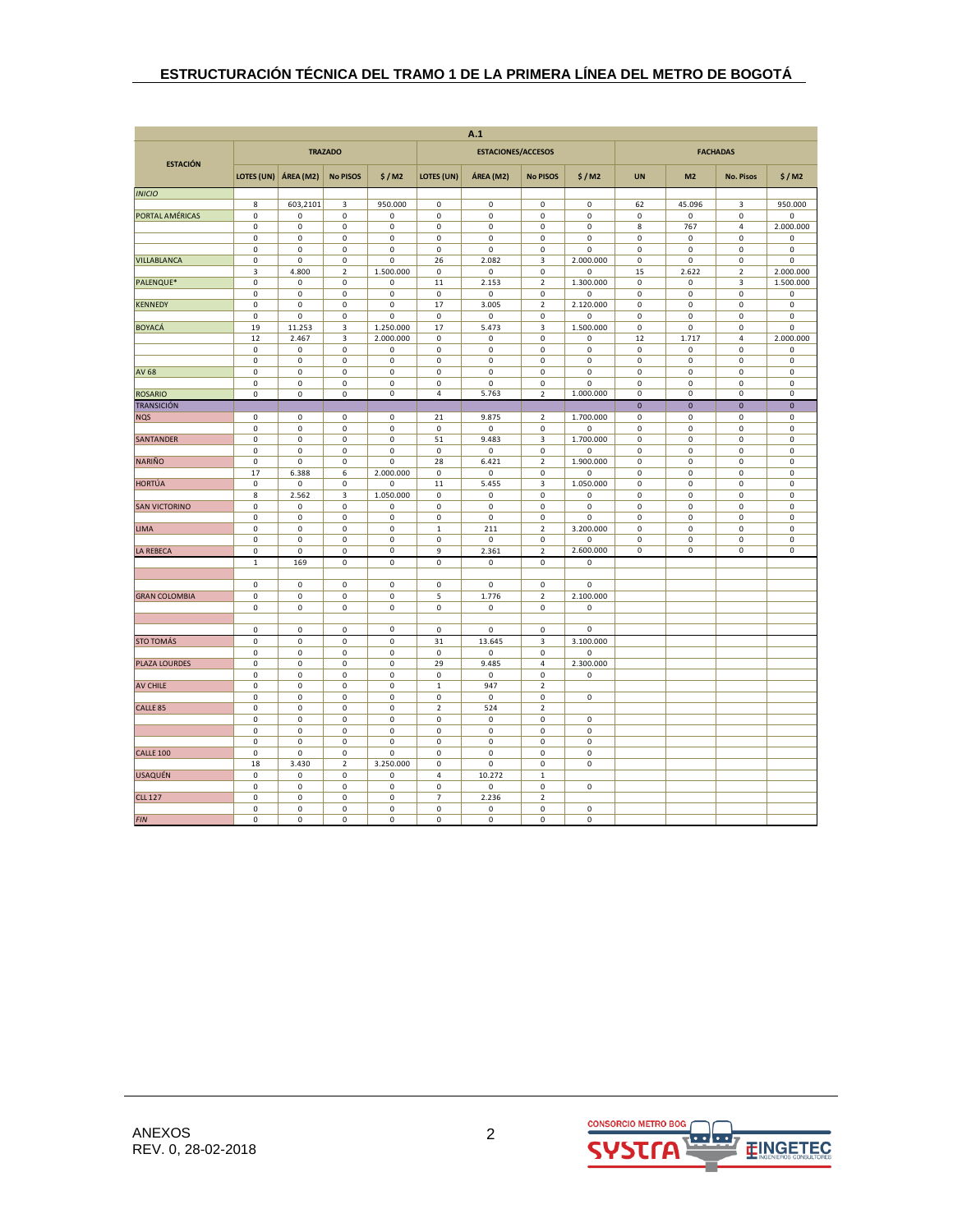| B.1                  |                          |                            |                                    |                     |                               |                            |                                        |                          |                            |                            |                                  |                          |
|----------------------|--------------------------|----------------------------|------------------------------------|---------------------|-------------------------------|----------------------------|----------------------------------------|--------------------------|----------------------------|----------------------------|----------------------------------|--------------------------|
| <b>ESTACIÓN</b>      |                          |                            | <b>TRAZADO</b>                     |                     |                               | <b>ESTACIONES/ACCESOS</b>  |                                        |                          |                            |                            | <b>FACHADAS</b>                  |                          |
|                      | LOTES (UN)               | ÁREA (M2)                  | <b>No PISOS</b>                    | \$/M2               | LOTES (UN)                    | ÁREA (M2)                  | <b>No PISOS</b>                        | \$/M2                    | <b>UN</b>                  | M <sub>2</sub>             | <b>No. Pisos</b>                 | \$/M2                    |
| <b>INICIO</b>        |                          |                            |                                    |                     |                               |                            |                                        |                          |                            |                            |                                  |                          |
|                      | 8                        | 603,2101                   | 3                                  | 950.000             |                               |                            | $\mathsf 0$                            | $\mathsf 0$              | 62                         | 45.096                     | 3                                | 950.000                  |
| PORTAL AMÉRICAS      | 0<br>$\mathbf 0$         | 0<br>$\mathsf 0$           | $\mathbf 0$<br>$\mathsf{O}\xspace$ | 0<br>0              | $\mathsf 0$<br>$\mathbf 0$    | $\mathbf 0$<br>$\mathsf 0$ | 0<br>$\mathbf 0$                       | 0<br>$\mathsf 0$         | $\pmb{0}$<br>8             | 0<br>767                   | 0<br>$\overline{a}$              | $\mathsf 0$<br>2.000.000 |
|                      |                          |                            |                                    |                     |                               |                            |                                        |                          |                            |                            |                                  |                          |
|                      |                          |                            |                                    |                     |                               |                            |                                        |                          |                            |                            |                                  |                          |
| VILLABLANCA          | 0                        | 0                          | 0                                  | 0                   | 26                            | 2.082                      | 3                                      | 2.000.000                | 0                          | 0                          | 0                                | 0                        |
|                      | 3                        | 4.800                      | $\overline{\mathbf{2}}$            | 1.500.000           | 0                             | $\mathsf 0$                | $\pmb{0}$                              | 0                        | 15                         | 2.622                      | $\mathbf 2$                      | 2.000.000                |
| <b>PALENQUE</b>      | 0<br>0                   | 0<br>0                     | $\pmb{0}$<br>$\mathsf 0$           | 0<br>0              | 11<br>$\mathsf 0$             | 2.153<br>$\mathsf 0$       | $\overline{2}$<br>$\mathsf 0$          | 1.300.000<br>$\pmb{0}$   | $\mathsf 0$<br>$\mathsf 0$ | $\mathbf 0$<br>$\mathsf 0$ | 3<br>$\mathsf 0$                 | 1.500.000<br>0           |
| <b>KENNEDY</b>       | 0                        | 0                          | 0                                  | 0                   | 17                            | 3.005                      | 2                                      | 2.120.000                | $\pmb{0}$                  | 0                          | 0                                | 0                        |
|                      | $\pmb{0}$                | 0                          | 0                                  | 0                   | $\mathbf 0$                   | $\mathsf 0$                | $\pmb{0}$                              | 0                        | $\pmb{0}$                  | $\mathsf 0$                | $\mathsf 0$                      | 0                        |
| <b>BOYACÁ</b>        | 19                       | 11.253                     | 3                                  | 1.250.000           | 17                            | 5.473                      | 3                                      | 1.500.000                | $\mathsf 0$                | $\mathbf 0$                | $\mathbf 0$                      | $\mathbf 0$              |
|                      | 12                       | 2.467                      | $\mathsf 3$                        | 2.000.000           | $\mathbf 0$                   | $\mathsf 0$                | $\pmb{0}$                              | 0                        | 12                         | 1.717                      | $\overline{4}$                   | 2.000.000                |
|                      |                          |                            |                                    |                     |                               |                            |                                        |                          |                            |                            |                                  |                          |
| <b>AV 68</b>         | $\pmb{0}$                | $\mathsf 0$                | $\pmb{0}$                          | 0                   | $\mathbf 0$                   | $\mathsf 0$                | $\mathbf 0$                            | $\mathsf 0$              | $\mathbf 0$                | $\mathsf 0$                | $\pmb{0}$                        | $\pmb{0}$                |
|                      | $\mathsf 0$              | $\pmb{0}$                  | $\mathsf 0$                        | 0                   | $\pmb{0}$                     | 0                          | $\mathsf 0$                            | 0                        | $\pmb{0}$                  | $\mathsf 0$                | $\mathsf 0$                      | $\pmb{0}$                |
| <b>ROSARIO</b>       | 0                        | 0                          | 0                                  | 0                   | 4                             | 5.763                      | $\mathbf 2$                            | 1.000.000                | $\pmb{0}$                  | 0                          | $\mathbf 0$                      | $\pmb{0}$                |
| Alt 1                | $\mathsf 0$              | $\mathsf 0$                | $\mathsf{O}\xspace$                | $\mathsf{O}\xspace$ | $\pmb{0}$                     | 0                          | $\mathbf 0$                            | $\pmb{0}$                | $\mathsf 0$                | $\pmb{0}$                  | $\pmb{0}$                        | $\pmb{0}$                |
| NQS <sub>1</sub>     | 0                        | $\mathsf 0$                | $\pmb{0}$                          | 0                   | 6                             | 8.929                      | $\mathbf 1$                            | 1.500.000                | $\mathsf 0$                | $\mathsf 0$                | $\overline{2}$                   | 1.200.000                |
| Alt 1<br>SANTANDER*  | $\pmb{0}$<br>$\mathsf 0$ | $\pmb{0}$<br>0             | $\pmb{0}$<br>$\mathsf 0$           | 0<br>0              | $\mathbf 0$<br>16             | $\mathsf 0$<br>2.811       | $\pmb{0}$<br>3                         | 0<br>1.650.000           | 58<br>$\pmb{0}$            | 10.652<br>$\mathsf 0$      | $\overline{2}$<br>$\overline{2}$ | 1.500.000<br>1.500.000   |
|                      | 0                        | $\mathsf 0$                | 0                                  | 0                   | $\mathsf 0$                   | 0                          | 0                                      | 0                        | 40                         | 7.723                      | $\overline{2}$                   | 1.500.000                |
| NARIÑO*              | $\mathsf 0$              | 0                          | $\mathsf 0$                        | $\mathsf 0$         | 8                             | 2.264                      | $\overline{2}$                         | 1.200.000                | 6                          | 3.061                      | $\overline{2}$                   | 1.500.000                |
|                      | $\pmb{0}$                | $\pmb{0}$                  | $\pmb{0}$                          | $\mathsf 0$         | $\pmb{0}$                     | $\mathsf{O}\xspace$        | $\pmb{0}$                              | $\pmb{0}$                | 12                         | 2.690                      | $\overline{2}$                   | 1.050.000                |
| CALLE <sub>6</sub>   | $\pmb{0}$                | 0                          | $\mathsf 0$                        | 0                   | 5                             | 7.201                      | $\mathbf 2$                            | 1.000.000                | $\pmb{0}$                  | $\mathsf 0$                | $\mathsf 0$                      | 0                        |
|                      | 0                        | 0                          | $\mathsf 0$                        | 0                   | $\mathsf 0$                   | 0                          | $\mathsf 0$                            | 0                        | $\mathsf 0$                | $\mathsf 0$                | $\mathsf 0$                      | $\mathsf 0$              |
| CALLE <sub>13</sub>  | 0<br>$\mathsf 0$         | $\mathsf 0$<br>$\mathsf 0$ | $\mathsf 0$<br>$\mathsf 0$         | 0<br>$\mathsf 0$    | 8<br>$\mathbf 0$              | 2.527<br>$\mathsf 0$       | $\overline{\mathbf{c}}$<br>$\mathbf 0$ | 1.000.000<br>$\pmb{0}$   | 0<br>$\pmb{0}$             | $\mathsf 0$<br>$\mathsf 0$ | $\mathsf 0$<br>$\mathsf 0$       | $\mathsf 0$<br>$\pmb{0}$ |
| CALLE <sub>19</sub>  | $\mathsf 0$              | 0                          | $\mathsf 0$                        | 0                   | $\overline{7}$                | 4.308                      | $\mathsf 3$                            | 1.700.000                | $\mathsf 0$                | $\mathsf 0$                | $\mathsf 0$                      | $\mathsf 0$              |
|                      | 0                        | 0                          | $\mathsf 0$                        | 0                   | $\mathsf 0$                   | 0                          | 0                                      | 0                        | 0                          | 0                          | $\mathsf 0$                      | 0                        |
| CALLE <sub>26</sub>  | 0                        | $\mathsf 0$                | 0                                  | 0                   | $\mathbf 0$                   | $\mathsf 0$                | $\pmb{0}$                              | $\pmb{0}$                | $\pmb{0}$                  | $\mathsf 0$                | $\mathsf 0$                      | $\mathsf 0$              |
|                      | 0                        | $\mathsf 0$                | $\pmb{0}$                          | 0                   | $\mathsf 0$                   | $\pmb{0}$                  | $\pmb{0}$                              | 0                        | $\pmb{0}$                  | $\pmb{0}$                  | $\mathsf 0$                      | $\pmb{0}$                |
| <b>TRANSICIÓN</b>    | 30                       | 10.300                     | $\overline{\mathbf{3}}$            | 2.000.000           |                               |                            |                                        |                          |                            |                            |                                  |                          |
| <b>GRAN COLOMBIA</b> | $\mathsf 0$              | 0                          | $\mathsf 0$                        | 0                   | 5                             | 1.776                      | $\overline{2}$                         | 2.100.000                |                            |                            |                                  |                          |
|                      | $\pmb{0}$                | $\mathsf{O}\xspace$        | $\pmb{0}$                          | 0                   | $\mathsf 0$                   | 0                          | $\mathbf 0$                            | 0                        |                            |                            |                                  |                          |
|                      |                          |                            |                                    |                     |                               |                            |                                        |                          |                            |                            |                                  |                          |
|                      | $\pmb{0}$                | $\mathsf 0$                | $\mathsf 0$                        | 0                   | $\mathsf{O}\xspace$           | 0                          | $\mathbf 0$                            | 0                        |                            |                            |                                  |                          |
| <b>STO TOMÁS</b>     | $\pmb{0}$                | $\mathsf 0$                | $\pmb{0}$                          | $\pmb{0}$           | 31                            | 13.645                     | $\mathsf 3$                            | 3.100.000                |                            |                            |                                  |                          |
| PLAZA LOURDES        | 0<br>0                   | $\mathsf 0$<br>0           | $\mathsf 0$<br>0                   | 0<br>0              | $\mathsf{O}\xspace$<br>29     | 0<br>9.485                 | $\mathsf 0$<br>4                       | $\mathsf 0$<br>2.300.000 |                            |                            |                                  |                          |
|                      | 0                        | $\pmb{0}$                  | $\pmb{0}$                          | 0                   | $\pmb{0}$                     | $\pmb{0}$                  | $\pmb{0}$                              | 0                        |                            |                            |                                  |                          |
| AV CHILE             | $\mathsf 0$              | $\mathsf 0$                | $\mathsf 0$                        | $\mathsf 0$         | $\mathbf 1$                   | 947                        | $\overline{2}$                         |                          |                            |                            |                                  |                          |
|                      | $\mathsf 0$              | $\mathsf 0$                | $\mathsf 0$                        | 0                   | $\mathsf 0$                   | $\mathsf 0$                | $\mathsf{O}\xspace$                    | $\mathsf 0$              |                            |                            |                                  |                          |
| CALLE <sub>85</sub>  | 0                        | $\mathsf 0$                | $\pmb{0}$                          | 0                   | $\mathbf 2$                   | 524                        | $\mathbf 2$                            |                          |                            |                            |                                  |                          |
|                      | $\pmb{0}$<br>$\mathsf 0$ | 0<br>$\mathsf 0$           | $\mathsf 0$<br>$\pmb{0}$           | 0<br>0              | $\mathbf 0$<br>$\pmb{0}$      | 0<br>$\pmb{0}$             | $\mathsf 0$<br>$\mathsf{O}\xspace$     | 0<br>$\pmb{0}$           |                            |                            |                                  |                          |
|                      | 0                        | 0                          | $\mathsf 0$                        | 0                   | $\mathsf 0$                   | $\mathsf 0$                | $\mathsf 0$                            | $\mathsf 0$              |                            |                            |                                  |                          |
| <b>CALLE 100</b>     | 0                        | 0                          | $\mathsf 0$                        | 0                   | $\mathsf 0$                   | $\mathsf 0$                | $\mathsf 0$                            | $\pmb{0}$                |                            |                            |                                  |                          |
|                      | 18                       | 3.430                      | $\mathbf 2$                        | 3.250.000           | $\mathbf 0$                   | $\mathsf 0$                | 0                                      | $\pmb{0}$                |                            |                            |                                  |                          |
| <b>USAQUÉN</b>       | $\mathsf 0$              | $\mathsf 0$                | 0                                  | 0                   | $\overline{4}$                | 10.272                     | $\mathbf 1$                            |                          |                            |                            |                                  |                          |
|                      | $\mathsf 0$              | 0                          | $\mathsf 0$                        | 0                   | $\mathbf 0$                   | 0                          | $\mathsf 0$                            | $\mathsf 0$              |                            |                            |                                  |                          |
| <b>CLL 127</b>       | 0<br>0                   | 0<br>0                     | 0<br>0                             | 0<br>0              | $\overline{7}$<br>$\mathsf 0$ | 2.236<br>$\mathsf 0$       | $\overline{2}$<br>$\mathsf 0$          | $\mathsf 0$              |                            |                            |                                  |                          |
| <b>FIN</b>           | $\mathbf 0$              | $\mathbf 0$                | 0                                  | 0                   | $\mathbf 0$                   | $\mathbf 0$                | $\mathbf 0$                            | $\mathbf 0$              |                            |                            |                                  |                          |

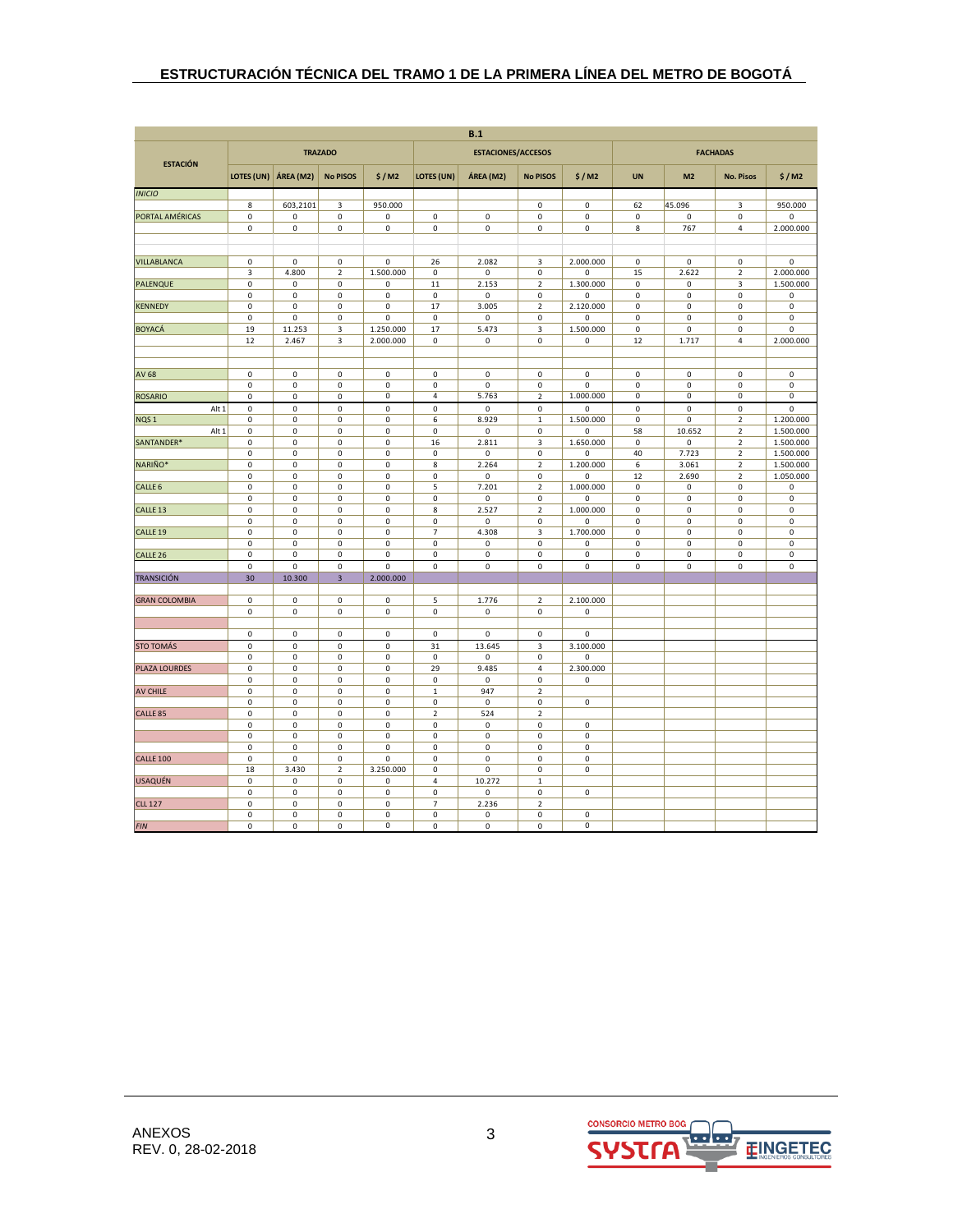| B.2                       |                          |                                  |                                        |                  |                                    |                                  |                             |                          |                            |                            |                  |                          |
|---------------------------|--------------------------|----------------------------------|----------------------------------------|------------------|------------------------------------|----------------------------------|-----------------------------|--------------------------|----------------------------|----------------------------|------------------|--------------------------|
| <b>ESTACIÓN</b>           |                          |                                  | <b>TRAZADO</b>                         |                  |                                    | <b>ESTACIONES/ACCESOS</b>        |                             |                          |                            |                            | <b>FACHADAS</b>  |                          |
|                           | LOTES (UN)               | ÁREA (M2)                        | <b>No PISOS</b>                        | \$/M2            | LOTES (UN)                         | ÁREA (M2)                        | <b>No PISOS</b>             | \$/M2                    | <b>UN</b>                  | M <sub>2</sub>             | <b>No. Pisos</b> | \$/M2                    |
| <b>INICIO</b>             |                          |                                  |                                        |                  |                                    |                                  |                             |                          |                            |                            |                  |                          |
|                           | 8                        | 603,2101                         | 3                                      | 950.000          |                                    |                                  | 0                           | $\mathsf 0$              | 62                         | 45.096                     | 3                | 950.000                  |
| PORTAL AMÉRICAS           | $\pmb{0}$<br>0           | $\pmb{0}$<br>$\mathbf 0$         | $\pmb{0}$<br>$\mathbf 0$               | 0<br>$\pmb{0}$   | $\mathsf 0$<br>$\mathsf{O}\xspace$ | $\pmb{0}$<br>$\mathsf{O}\xspace$ | $\pmb{0}$<br>$\pmb{0}$      | $\pmb{0}$<br>$\mathsf 0$ | $\pmb{0}$<br>$\bf 8$       | 0<br>767                   | 0<br>4           | $\pmb{0}$<br>2.000.000   |
|                           |                          |                                  |                                        |                  |                                    |                                  |                             |                          |                            |                            |                  |                          |
|                           |                          |                                  |                                        |                  |                                    |                                  |                             |                          |                            |                            |                  |                          |
| VILLABLANCA               | 0                        | $\mathbf 0$                      | 0                                      | 0                | 26                                 | 2.082                            | 3                           | 2.000.000                | $\pmb{0}$                  | 0                          | 0                | 0                        |
|                           | 3                        | 4.800                            | $\mathbf 2$                            | 1.500.000        | $\mathsf 0$                        | 0                                | $\pmb{0}$                   | $\pmb{0}$                | 15                         | 2.622                      | $\mathbf 2$      | 2.000.000                |
| <b>PALENQUE</b>           | 0<br>0                   | $\mathsf 0$<br>$\mathsf 0$       | $\mathsf 0$<br>$\mathsf 0$             | 0<br>0           | $11\,$<br>$\mathsf 0$              | 2.153<br>0                       | $\mathbf 2$<br>$\pmb{0}$    | 1.300.000<br>$\pmb{0}$   | $\mathsf 0$<br>$\mathsf 0$ | $\mathsf 0$<br>$\mathsf 0$ | 3<br>0           | 1.500.000<br>$\mathsf 0$ |
| <b>KENNEDY</b>            | 0                        | $\mathsf 0$                      | $\mathsf 0$                            | 0                | 17                                 | 3.005                            | $\overline{2}$              | 2.120.000                | $\mathsf 0$                | $\mathsf 0$                | 0                | $\mathsf 0$              |
|                           | 0                        | 0                                | 0                                      | 0                | 0                                  | 0                                | $\pmb{0}$                   | 0                        | 0                          | 0                          | 0                | 0                        |
| <b>BOYACÁ</b>             | 19                       | 11.253                           | 3                                      | 1.250.000        | 17                                 | 5.473                            | 3                           | 1.500.000                | $\mathsf 0$                | 0                          | 0                | 0                        |
|                           | 12                       | 2.467                            | $\mathsf 3$                            | 2.000.000        | $\mathsf 0$                        | 0                                | $\mathsf{O}\xspace$         | 0                        | 12                         | 1.717                      | 4                | 2.000.000                |
|                           |                          |                                  |                                        |                  |                                    |                                  |                             |                          |                            |                            |                  |                          |
| AV 68                     | $\pmb{0}$                | $\mathbf 0$                      | 0                                      | 0                | $\mathsf 0$                        | 0                                | $\pmb{0}$                   | $\mathsf 0$              | $\pmb{0}$                  | $\mathsf 0$                | 0                | 0                        |
|                           | $\pmb{0}$                | $\mathsf 0$                      | $\mathsf 0$                            | 0                | $\mathbf 0$                        | 0                                | $\pmb{0}$                   | $\mathbf 0$              | $\mathsf 0$                | 0                          | 0                | 0                        |
| <b>ROSARIO</b>            | 0                        | $\mathsf 0$                      | 0                                      | 0                | 4                                  | 5.763                            | $\overline{2}$              | 1.000.000                | $\pmb{0}$                  | $\mathsf 0$                | 0                | 0                        |
| Alt 1                     | 37                       | 5.423                            | $\mathbf 2$                            | 2.000.000        | $\pmb{0}$                          | $\mathsf 0$                      | $\pmb{0}$                   | $\pmb{0}$                | 68                         | 10.084                     | $\mathbf 2$      | 2.000.000                |
| NQS <sub>1</sub><br>Alt 1 | 0<br>$\mathbf 1$         | 0<br>7.029                       | 0                                      | 0<br>1.000.000   | $\mathbf 2$<br>$\mathsf 0$         | 7.957<br>0                       | $\,1\,$<br>$\mathbf 0$      | 1.400.000<br>$\mathbf 0$ | $\pmb{0}$<br>$\mathbf 2$   | 0<br>344                   | 0<br>0           | 0<br>$\mathbf 0$         |
| SANTANDER*                | $\pmb{0}$                | $\mathsf{O}\xspace$              | 1<br>$\mathbf 0$                       | 0                | 16                                 | 2.811                            | $\overline{\mathbf{3}}$     | 1.650.000                | $\mathsf 0$                | $\mathbf 0$                | $\overline{2}$   | 1.500.000                |
|                           | 0                        | $\mathsf 0$                      | $\mathsf 0$                            | 0                | $\mathsf 0$                        | 0                                | 0                           | $\mathsf 0$              | 40                         | 7.723                      | $\overline{2}$   | 1.500.000                |
| NARIÑO*                   | 0                        | $\mathsf 0$                      | $\mathsf 0$                            | 0                | 8                                  | 2.264                            | $\mathbf 2$                 | 1.200.000                | 6                          | 3.061                      | 2                | 1.500.000                |
|                           | $\mathbf 0$              | $\pmb{0}$                        | $\pmb{0}$                              | 0                | $\mathbf 0$                        | $\pmb{0}$                        | $\mathbf 0$                 | $\pmb{0}$                | 12                         | 2.690                      | $\mathbf 2$      | 1.050.000                |
| CALLE <sub>6</sub>        | $\mathbf 0$              | $\mathsf 0$                      | $\mathbf 0$                            | 0                | 5                                  | 7.201                            | $\mathbf 2$                 | 1.000.000                | $\mathsf 0$                | $\mathsf 0$                | 0                | $\mathsf 0$              |
| CALLE <sub>13</sub>       | $\pmb{0}$<br>$\mathbf 0$ | $\mathbf 0$<br>$\pmb{0}$         | $\mathsf 0$<br>$\pmb{0}$               | $\mathsf 0$<br>0 | $\mathbf 0$<br>8                   | 0<br>2.527                       | $\pmb{0}$<br>$\mathbf 2$    | $\mathsf 0$<br>2.100.000 | $\pmb{0}$<br>$\pmb{0}$     | 0<br>$\mathsf 0$           | $\mathsf 0$<br>0 | $\mathsf 0$<br>0         |
|                           | $\pmb{0}$                | $\mathsf 0$                      | $\mathbf 0$                            | $\mathsf 0$      | $\mathbf 0$                        | 0                                | $\pmb{0}$                   | 0                        | $\mathsf 0$                | $\mathbf 0$                | 0                | $\mathsf 0$              |
| CALLE <sub>19</sub>       | 0                        | $\mathsf 0$                      | $\pmb{0}$                              | 0                | $\overline{7}$                     | 4.308                            | 3                           | 1.700.000                | $\mathsf 0$                | $\mathsf{O}\xspace$        | 0                | $\mathsf 0$              |
|                           | $\mathbf 0$              | $\mathbf 0$                      | $\mathbf 0$                            | 0                | $\mathsf{O}\xspace$                | $\mathbf 0$                      | $\mathbf 0$                 | $\mathbf 0$              | $\mathbf 0$                | $\mathbf 0$                | 0                | $\mathbf 0$              |
| CALLE <sub>26</sub>       | 0                        | $\pmb{0}$                        | 0                                      | 0                | $\mathsf 0$                        | 0                                | 0                           | 0                        | $\pmb{0}$                  | 0                          | 0                | 0                        |
| <b>TRANSICIÓN</b>         | 0<br>30                  | $\mathbf 0$<br>10.300            | $\mathbf 0$<br>$\overline{\mathbf{3}}$ | 0<br>2.000.000   | $\mathsf 0$                        | $\pmb{0}$                        | 0                           | $\pmb{0}$                | $\mathsf 0$                | $\mathsf 0$                | 0                | $\mathsf 0$              |
|                           |                          |                                  |                                        |                  |                                    |                                  |                             |                          |                            |                            |                  |                          |
| <b>GRAN COLOMBIA</b>      | 0                        | $\mathsf 0$                      | $\mathsf 0$                            | 0                | 5                                  | 1.776                            | $\sqrt{2}$                  | 2.100.000                |                            |                            |                  |                          |
|                           | 0                        | $\mathsf 0$                      | $\mathsf 0$                            | 0                | 0                                  | 0                                | $\pmb{0}$                   | $\pmb{0}$                |                            |                            |                  |                          |
|                           |                          |                                  |                                        | $\mathbf 0$      |                                    | $\mathbf 0$                      |                             | $\mathbf 0$              |                            |                            |                  |                          |
| <b>STO TOMÁS</b>          | $\mathsf 0$<br>$\pmb{0}$ | $\mathsf{O}\xspace$<br>$\pmb{0}$ | $\mathsf{O}\xspace$<br>$\pmb{0}$       | $\mathbf 0$      | $\mathsf 0$<br>31                  | 13.645                           | $\pmb{0}$<br>$\mathsf 3$    | 3.100.000                |                            |                            |                  |                          |
|                           | $\pmb{0}$                | $\mathsf 0$                      | $\mathsf 0$                            | 0                | $\mathsf 0$                        | 0                                | $\pmb{0}$                   | $\mathsf 0$              |                            |                            |                  |                          |
| PLAZA LOURDES             | 0                        | $\mathsf 0$                      | $\mathsf 0$                            | 0                | 29                                 | 9.485                            | 4                           | 2.300.000                |                            |                            |                  |                          |
|                           | $\mathbf 0$              | $\mathsf 0$                      | $\pmb{0}$                              | 0                | $\mathsf 0$                        | $\mathsf 0$                      | 0                           | $\mathsf 0$              |                            |                            |                  |                          |
| <b>AV CHILE</b>           | $\pmb{0}$                | $\mathbf 0$                      | $\pmb{0}$                              | $\pmb{0}$        | $\,$ 1                             | 947                              | $\mathbf 2$                 |                          |                            |                            |                  |                          |
| CALLE <sub>85</sub>       | 0<br>0                   | $\mathsf 0$<br>$\mathsf 0$       | $\mathsf 0$<br>0                       | 0<br>0           | $\mathbf 0$<br>$\mathbf 2$         | 0<br>524                         | $\pmb{0}$<br>$\overline{2}$ | $\mathsf{O}\xspace$      |                            |                            |                  |                          |
|                           | 0                        | $\mathsf 0$                      | 0                                      | 0                | $\mathsf 0$                        | $\mathsf 0$                      | 0                           | $\mathsf 0$              |                            |                            |                  |                          |
|                           | $\mathbf 0$              | $\pmb{0}$                        | $\pmb{0}$                              | 0                | $\mathsf 0$                        | $\pmb{0}$                        | $\mathbf 0$                 | $\pmb{0}$                |                            |                            |                  |                          |
|                           | $\mathbf 0$              | $\mathsf 0$                      | $\mathsf 0$                            | 0                | $\mathsf{O}\xspace$                | 0                                | $\pmb{0}$                   | $\mathsf{O}\xspace$      |                            |                            |                  |                          |
| <b>CALLE 100</b>          | $\pmb{0}$                | $\mathsf{O}\xspace$              | $\mathsf 0$                            | 0                | $\mathsf 0$                        | 0                                | $\pmb{0}$                   | $\mathbf 0$              |                            |                            |                  |                          |
|                           | 18<br>$\pmb{0}$          | 3.430<br>$\mathbf 0$             | $\overline{2}$<br>0                    | 3.250.000<br>0   | $\mathsf 0$<br>$\pmb{4}$           | 0<br>10.272                      | 0<br>$\,1\,$                | $\pmb{0}$                |                            |                            |                  |                          |
| <b>USAQUÉN</b>            | $\pmb{0}$                | $\mathsf 0$                      | $\mathsf 0$                            | 0                | $\mathsf 0$                        | 0                                | 0                           | $\mathsf 0$              |                            |                            |                  |                          |
| <b>CLL 127</b>            | 0                        | $\mathsf 0$                      | 0                                      | 0                | $\overline{7}$                     | 2.236                            | $\overline{2}$              |                          |                            |                            |                  |                          |
|                           | 0                        | $\mathsf 0$                      | 0                                      | 0                | $\mathsf 0$                        | $\mathsf 0$                      | 0                           | $\mathsf 0$              |                            |                            |                  |                          |
| <b>FIN</b>                | 0                        | $\mathsf 0$                      | $\pmb{0}$                              | 0                | $\mathsf 0$                        | $\mathsf 0$                      | 0                           | $\mathbf 0$              |                            |                            |                  |                          |

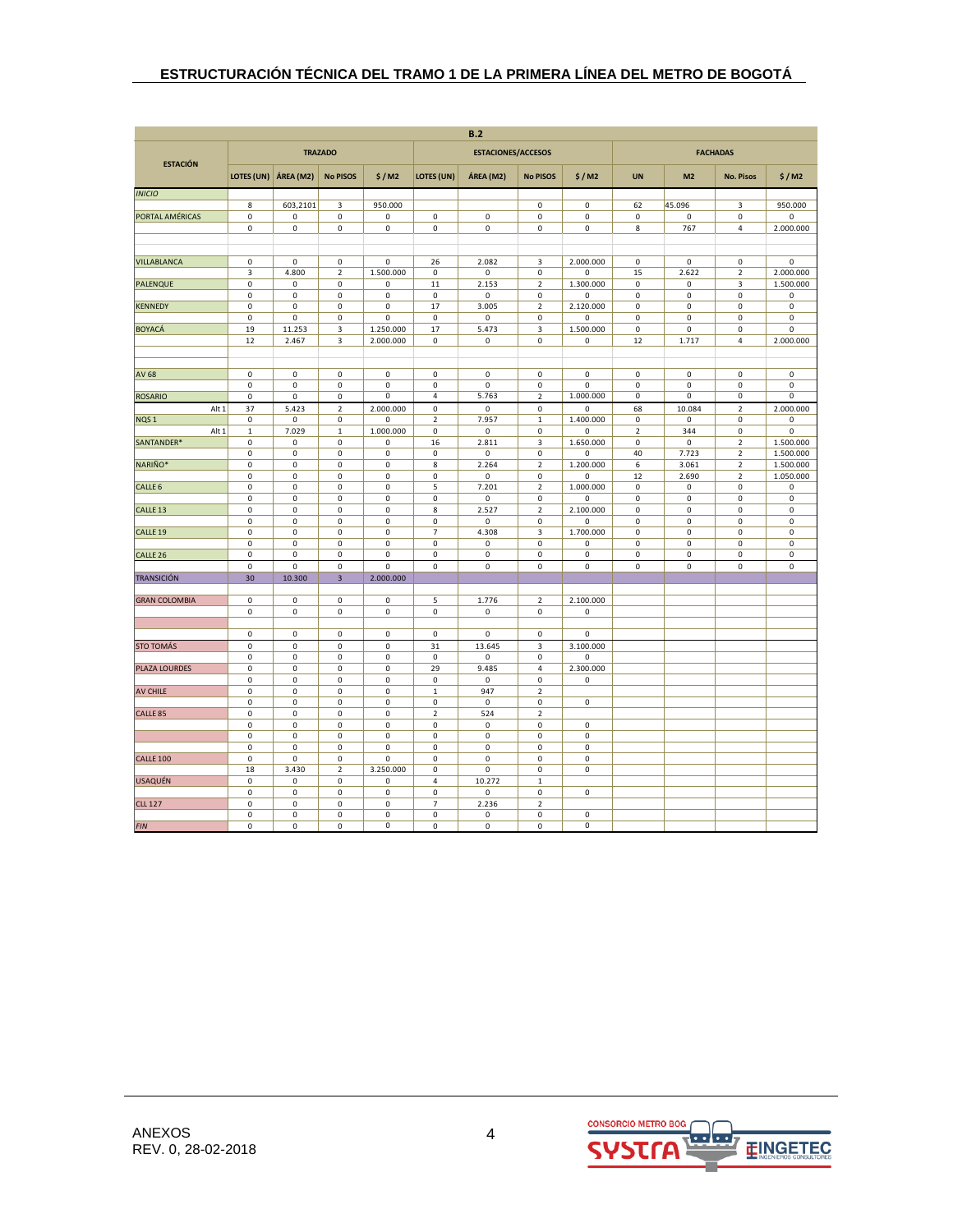| C.1                       |                          |                                            |                            |                |                          |                           |                            |                          |                            |                            |                               |                                    |
|---------------------------|--------------------------|--------------------------------------------|----------------------------|----------------|--------------------------|---------------------------|----------------------------|--------------------------|----------------------------|----------------------------|-------------------------------|------------------------------------|
| <b>ESTACIÓN</b>           |                          |                                            | <b>TRAZADO</b>             |                |                          | <b>ESTACIONES/ACCESOS</b> |                            |                          |                            |                            | <b>FACHADAS</b>               |                                    |
|                           | LOTES (UN)               | ÁREA (M2)                                  | <b>No PISOS</b>            | \$/M2          | LOTES (UN)               | ÁREA (M2)                 | <b>No PISOS</b>            | \$/M2                    | <b>UN</b>                  | M <sub>2</sub>             | <b>No. Pisos</b>              | \$/M2                              |
| <b>INICIO</b>             |                          |                                            |                            |                |                          |                           |                            |                          |                            |                            |                               |                                    |
|                           | 8                        | 603,2101                                   | 3                          | 950.000        |                          |                           | 0                          | $\pmb{0}$                | 62                         | 45.096                     | 3                             | 950.000                            |
| PORTAL AMÉRICAS           | $\pmb{0}$                | $\mathsf 0$                                | $\mathsf 0$                | 0              | $\mathsf 0$              | $\mathsf{O}\xspace$       | 0                          | $\pmb{0}$                | $\mathbf 0$                | 0                          | 0                             | 0                                  |
|                           | $\pmb{0}$                | $\pmb{0}$                                  | $\mathsf{O}\xspace$        | 0              | $\mathbf 0$              | $\mathsf 0$               | $\mathsf 0$                | $\pmb{0}$                | 8                          | 767                        | 4                             | 2.000.000                          |
|                           |                          |                                            |                            |                |                          |                           |                            |                          |                            |                            |                               |                                    |
| VILLABLANCA               | 0                        | 0                                          | 0                          | 0              | 26                       | 2.082                     | 3                          | 2.000.000                | $\mathsf 0$                | 0                          | 0                             | 0                                  |
|                           | 3                        | 4.800                                      | $\mathbf 2$                | 1.500.000      | 0                        | 0                         | 0                          | 0                        | 15                         | 2.622                      | $\mathbf 2$                   | 2.000.000                          |
| <b>PALENQUE</b>           | $\pmb{0}$                | $\mathsf 0$                                | 0                          | 0              | 11                       | 2.153                     | $\mathbf 2$                | 1.300.000                | $\mathsf 0$                | 0                          | 3                             | 1.500.000                          |
|                           | 0                        | $\mathsf 0$                                | $\mathsf 0$                | 0              | $\mathsf 0$              | 0                         | 0                          | 0                        | $\mathsf 0$                | $\mathsf 0$                | $\mathsf 0$                   | $\mathsf 0$                        |
| <b>KENNEDY</b>            | 0                        | $\mathsf 0$                                | $\pmb{0}$                  | 0              | 17                       | 3.005                     | $\overline{2}$             | 2.120.000                | $\pmb{0}$                  | 0                          | 0                             | $\pmb{0}$                          |
| <b>BOYACÁ</b>             | $\pmb{0}$<br>19          | 0<br>11.253                                | $\mathsf 0$<br>3           | 0<br>1.250.000 | $\mathsf 0$<br>17        | 0<br>5.473                | 0<br>3                     | $\Omega$<br>1.500.000    | $\pmb{0}$<br>$\mathsf 0$   | 0<br>0                     | 0<br>0                        | $\mathsf 0$<br>$\mathsf 0$         |
|                           | 12                       | 2.467                                      | 3                          | 2.000.000      | $\mathsf 0$              | $\mathsf 0$               | 0                          | $\mathsf 0$              | 12                         | 1.717                      | 4                             | 2.000.000                          |
|                           |                          |                                            |                            |                |                          |                           |                            |                          |                            |                            |                               |                                    |
|                           |                          |                                            |                            |                |                          |                           |                            |                          |                            |                            |                               |                                    |
| <b>AV 68</b>              | $\mathbf 0$              | $\mathbf 0$                                | $\pmb{0}$                  | 0              | $\mathsf 0$              | $\mathbf 0$               | 0                          | 0                        | $\mathbf 0$                | 0                          | $\mathsf 0$                   | $\mathbf 0$                        |
|                           | $\pmb{0}$                | $\mathsf 0$                                | 0                          | 0              | 0                        | $\mathsf 0$               | 0                          | $\mathbf 0$              | $\mathsf 0$                | $\mathsf 0$                | 0                             | $\mathsf{O}\xspace$                |
| <b>ROSARIO</b>            | 0                        | $\mathsf 0$                                | $\mathsf 0$                | 0              | 4                        | 5.763                     | $\mathbf 2$                | 1.000.000                | 0                          | 0                          | 0                             | $\mathsf 0$                        |
| Alt 1                     | 0<br>0                   | $\mathsf{O}\xspace$                        | $\mathsf 0$<br>$\mathsf 0$ | 0<br>0         | $\pmb{0}$<br>6           | $\mathsf 0$               | 0                          | $\mathbf 0$              | $\mathbf 0$<br>$\mathbf 0$ | 0<br>0                     | $\mathsf 0$<br>$\overline{2}$ | $\mathsf 0$<br>1.200.000           |
| NQS <sub>1</sub><br>Alt 1 | $\pmb{0}$                | $\mathsf 0$<br>0                           | 0                          | 0              | 0                        | 8.929<br>0                | $\,1\,$<br>0               | 1.500.000<br>0           | 58                         | 10.652                     | 2                             | 1.500.000                          |
| SANTANDER*                | $\pmb{0}$                | $\mathsf{O}\xspace$                        | $\mathsf 0$                | 0              | 16                       | 2.811                     | 3                          | 1.650.000                | $\mathsf 0$                | 0                          | $\mathbf 2$                   | 1.500.000                          |
|                           | 0                        | $\mathsf{O}\xspace$                        | $\pmb{0}$                  | 0              | $\mathsf 0$              | $\mathsf 0$               | 0                          | $\mathbf 0$              | 40                         | 7.723                      | $\mathbf 2$                   | 1.500.000                          |
| NARIÑO*                   | 0                        | $\mathsf 0$                                | $\mathsf 0$                | 0              | 8                        | 2.264                     | $\overline{2}$             | 1.200.000                | 6                          | 3.061                      | $\overline{2}$                | 1.500.000                          |
|                           | $\pmb{0}$                | $\mathbf 0$                                | $\mathbf 0$                | 0              | $\mathbf 0$              | $\pmb{0}$                 | $\pmb{0}$                  | 0                        | 12                         | 2.690                      | $\mathbf 2$                   | 1.050.000                          |
| CALLE <sub>6</sub>        | $\pmb{0}$                | $\mathbf 0$                                | 0                          | 0              | 5                        | 7.201                     | $\mathbf 2$                | 1.000.000                | $\pmb{0}$                  | 0                          | $\mathsf 0$                   | 0                                  |
|                           | $\pmb{0}$                | $\mathsf 0$                                | $\mathsf 0$                | 0              | $\mathsf 0$              | $\mathsf 0$               | 0                          | $\mathbf 0$              | $\mathsf 0$                | $\mathsf 0$                | 0                             | $\mathsf 0$                        |
| CALLE <sub>13</sub>       | 0<br>$\pmb{0}$           | $\mathsf 0$<br>$\mathsf{O}\xspace$         | $\mathsf 0$<br>$\mathsf 0$ | 0<br>0         | 8<br>$\mathsf 0$         | 2.527<br>0                | $\mathbf 2$<br>0           | 2.100.000<br>0           | $\pmb{0}$<br>$\mathbf 0$   | 0<br>$\mathsf 0$           | 0<br>0                        | $\mathsf 0$<br>$\mathsf{O}\xspace$ |
| CALLE <sub>19</sub>       | $\pmb{0}$                | $\mathbf 0$                                | $\pmb{0}$                  | 0              | $\overline{\phantom{a}}$ | 4.308                     | 3                          | 1.700.000                | $\mathbf 0$                | $\pmb{0}$                  | $\pmb{0}$                     | $\mathbf 0$                        |
|                           | 0                        | $\mathsf{O}\xspace$                        | $\mathsf 0$                | 0              | $\mathsf 0$              | 0                         | 0                          | $\pmb{0}$                | $\mathsf 0$                | 0                          | $\mathsf 0$                   | $\mathsf 0$                        |
| CALLE <sub>26</sub>       | $\pmb{0}$                | $\mathbf 0$                                | $\mathsf 0$                | 0              | $\pmb{0}$                | 0                         | 0                          | $\pmb{0}$                | $\pmb{0}$                  | $\mathsf 0$                | 0                             | $\mathsf 0$                        |
|                           | $\mathbf 0$              | $\mathsf{O}\xspace$                        | $\mathsf 0$                | 0              | $\mathbf 0$              | $\mathsf{O}\xspace$       | $\mathbf 0$                | $\mathbf 0$              | $\mathbf 0$                | $\mathbf 0$                | $\mathbf 0$                   | $\mathbf 0$                        |
|                           |                          |                                            |                            |                |                          |                           |                            |                          |                            |                            |                               |                                    |
|                           |                          |                                            |                            |                |                          |                           |                            |                          |                            |                            |                               |                                    |
| CALLE <sub>45</sub>       | $\mathsf 0$<br>$\pmb{0}$ | $\mathsf{O}\xspace$<br>$\mathsf{O}\xspace$ | $\mathsf 0$<br>$\mathsf 0$ | 0<br>0         | 6<br>$\mathsf 0$         | 3.082<br>$\mathbf 0$      | 3<br>0                     | 1.800.000<br>$\mathbf 0$ | $\mathbf 0$<br>$\mathbf 0$ | $\mathsf 0$<br>$\mathbf 0$ | 0<br>$\mathsf 0$              | $\mathsf{O}\xspace$<br>$\mathsf 0$ |
| <b>MARLY</b>              | 0                        | $\mathsf 0$                                | $\mathsf 0$                | 0              | 8                        | 1.977                     | 4                          | 2.000.000                | $\mathsf 0$                | 0                          | 0                             | $\mathsf 0$                        |
|                           | $\pmb{0}$                | $\mathsf 0$                                | $\mathsf 0$                | 0              | $\mathsf 0$              | $\mathsf 0$               | 0                          | $\pmb{0}$                | $\mathsf 0$                | $\mathsf 0$                | 0                             | $\mathsf 0$                        |
| <b>TRANSICIÓN</b>         | 26                       | 12.312                                     | $\overline{\mathbf{3}}$    | 2.400.000      |                          |                           |                            |                          |                            |                            |                               |                                    |
|                           | 0                        | $\mathsf 0$                                | 0                          | 0              | 0                        | 0                         | 0                          | 0                        |                            |                            |                               |                                    |
| PLAZA LOURDES             | $\pmb{0}$                | $\mathsf{O}\xspace$                        | $\mathsf 0$                | 0              | 29                       | 9.485                     | $\overline{4}$             | 2.300.000                |                            |                            |                               |                                    |
|                           | $\mathbf 0$              | $\pmb{0}$                                  | $\pmb{0}$                  | 0              | $\pmb{0}$                | $\pmb{0}$                 | 0                          | $\pmb{0}$                |                            |                            |                               |                                    |
| <b>AV CHILE</b>           | $\pmb{0}$<br>$\mathbf 0$ | $\mathsf 0$<br>$\mathbf 0$                 | 0<br>$\pmb{0}$             | 0<br>0         | $\,1\,$<br>$\pmb{0}$     | 947<br>0                  | $\mathbf 2$<br>$\mathbf 0$ | $\pmb{0}$                |                            |                            |                               |                                    |
| CALLE <sub>85</sub>       | 0                        | $\mathsf{O}\xspace$                        | $\pmb{0}$                  | 0              | $\mathbf 2$              | 524                       | $\overline{2}$             |                          |                            |                            |                               |                                    |
|                           | $\pmb{0}$                | $\mathsf{O}\xspace$                        | $\mathbf 0$                | 0              | $\mathsf 0$              | $\mathsf{O}\xspace$       | 0                          | $\mathbf 0$              |                            |                            |                               |                                    |
|                           | 0                        | $\mathbf 0$                                | $\pmb{0}$                  | 0              | 0                        | 0                         | 0                          | $\pmb{0}$                |                            |                            |                               |                                    |
|                           | $\pmb{0}$                | $\mathsf{O}\xspace$                        | $\pmb{0}$                  | 0              | $\pmb{0}$                | $\mathsf 0$               | $\mathbf 0$                | $\pmb{0}$                |                            |                            |                               |                                    |
| <b>CALLE 100</b>          | $\mathbf 0$              | $\mathbf 0$                                | $\pmb{0}$                  | 0              | $\pmb{0}$                | $\pmb{0}$                 | $\mathbf 0$                | $\pmb{0}$                |                            |                            |                               |                                    |
|                           | 18                       | 3.430                                      | $\overline{2}$             | 3.250.000      | $\mathbf 0$              | 0                         | $\mathbf 0$                | $\mathbf 0$              |                            |                            |                               |                                    |
| <b>USAQUÉN</b>            | 0<br>$\mathbf 0$         | 0<br>$\pmb{0}$                             | 0<br>$\pmb{0}$             | 0<br>0         | 4<br>0                   | 10.272<br>0               | $\,1\,$<br>0               | $\pmb{0}$                |                            |                            |                               |                                    |
| <b>CLL 127</b>            | 0                        | $\mathsf 0$                                | $\mathsf 0$                | 0              | $\overline{7}$           | 2.236                     | $\mathbf 2$                |                          |                            |                            |                               |                                    |
|                           | 0                        | $\mathsf 0$                                | $\mathsf 0$                | 0              | $\mathsf 0$              | 0                         | 0                          | $\pmb{0}$                |                            |                            |                               |                                    |
| <b>FIN</b>                | 0                        | $\mathsf 0$                                | $\mathsf 0$                | 0              | $\mathsf 0$              | $\mathsf 0$               | 0                          | $\mathbf 0$              |                            |                            |                               |                                    |

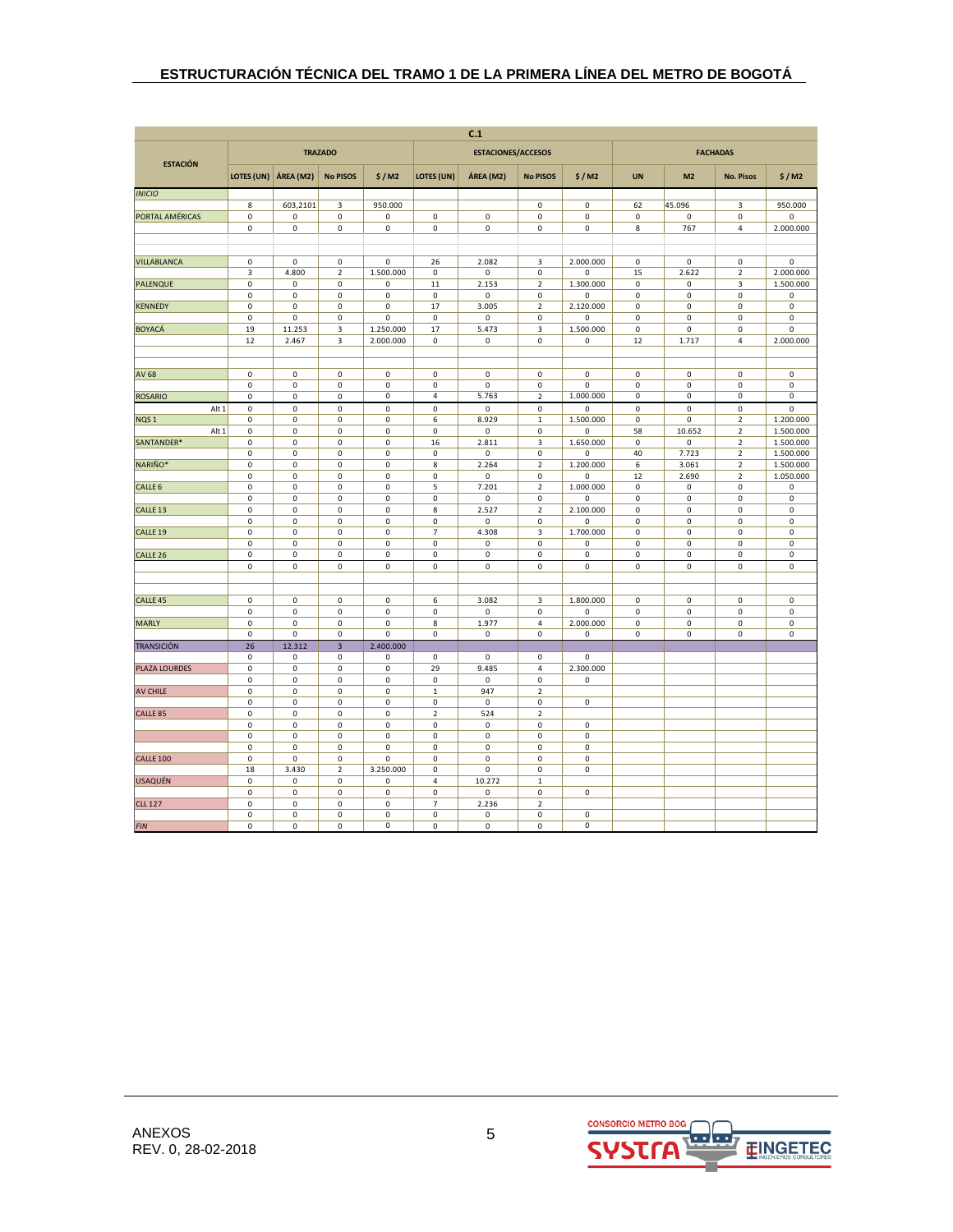| C.2                 |                 |                            |                          |                  |                                    |                           |                             |                                    |                            |                            |                              |                            |
|---------------------|-----------------|----------------------------|--------------------------|------------------|------------------------------------|---------------------------|-----------------------------|------------------------------------|----------------------------|----------------------------|------------------------------|----------------------------|
| <b>ESTACIÓN</b>     |                 |                            | <b>TRAZADO</b>           |                  |                                    | <b>ESTACIONES/ACCESOS</b> |                             |                                    |                            |                            | <b>FACHADAS</b>              |                            |
|                     | LOTES (UN)      | ÁREA (M2)                  | <b>No PISOS</b>          | \$/M2            | <b>LOTES (UN)</b>                  | ÁREA (M2)                 | <b>No PISOS</b>             | \$/M2                              | <b>UN</b>                  | M <sub>2</sub>             | <b>No. Pisos</b>             | \$/M2                      |
| <b>INICIO</b>       |                 |                            |                          |                  |                                    |                           |                             |                                    |                            |                            |                              |                            |
|                     | 8               | 603,2101                   | 3                        | 950.000          |                                    |                           | 0                           | $\mathsf 0$                        | 62                         | 45.096                     | 3                            | 950.000                    |
| PORTAL AMÉRICAS     | $\mathbf 0$     | $\mathsf{O}\xspace$        | $\mathsf 0$              | 0                | $\mathsf 0$                        | $\mathsf 0$               | 0                           | $\mathsf 0$                        | $\pmb{0}$                  | 0                          | 0                            | $\mathbf 0$                |
|                     | $\pmb{0}$       | $\pmb{0}$                  | $\mathsf 0$              | $\mathsf 0$      | $\mathsf{O}\xspace$                | $\mathsf{O}\xspace$       | $\pmb{0}$                   | $\pmb{0}$                          | $\bf 8$                    | 767                        | 4                            | 2.000.000                  |
|                     |                 |                            |                          |                  |                                    |                           |                             |                                    |                            |                            |                              |                            |
| VILLABLANCA         | 0               | 0                          | 0                        | 0                | 26                                 | 2.082                     | 3                           | 2.000.000                          | $\mathsf 0$                | 0                          | 0                            | 0                          |
|                     | 3               | 4.800                      | $\mathbf 2$              | 1.500.000        | $\mathsf 0$                        | 0                         | $\pmb{0}$                   | $\pmb{0}$                          | 15                         | 2.622                      | $\mathbf 2$                  | 2.000.000                  |
| <b>PALENQUE</b>     | 0               | $\mathsf 0$                | $\mathsf 0$              | 0                | $11\,$                             | 2.153                     | $\mathbf 2$                 | 1.300.000                          | $\mathsf 0$                | $\mathsf 0$                | 3                            | 1.500.000                  |
|                     | 0               | $\mathsf 0$                | $\mathsf 0$              | 0                | $\mathsf 0$                        | 0                         | $\pmb{0}$                   | $\pmb{0}$                          | $\mathsf 0$                | $\mathsf 0$                | 0                            | $\mathsf 0$                |
| <b>KENNEDY</b>      | 0<br>0          | $\mathsf 0$<br>$\mathsf 0$ | $\pmb{0}$<br>$\mathsf 0$ | 0<br>0           | 17<br>$\mathsf 0$                  | 3.005<br>0                | $\overline{2}$<br>$\pmb{0}$ | 2.120.000<br>$\Omega$              | $\mathsf 0$<br>$\mathsf 0$ | 0<br>0                     | 0<br>0                       | $\pmb{0}$<br>$\Omega$      |
| <b>BOYACÁ</b>       | 19              | 11.253                     | 3                        | 1.250.000        | 17                                 | 5.473                     | 3                           | 1.500.000                          | $\pmb{0}$                  | 0                          | 0                            | 0                          |
|                     | 12              | 2.467                      | 3                        | 2.000.000        | $\mathbf 0$                        | 0                         | $\mathbf 0$                 | 0                                  | 12                         | 1.717                      | 4                            | 2.000.000                  |
|                     |                 |                            |                          |                  |                                    |                           |                             |                                    |                            |                            |                              |                            |
| <b>AV 68</b>        | $\pmb{0}$       | $\mathbf 0$                | $\pmb{0}$                | $\pmb{0}$        | $\mathsf 0$                        | $\mathsf{O}\xspace$       | $\pmb{0}$                   | $\pmb{0}$                          | $\pmb{0}$                  | $\mathsf 0$                | 0                            | 0                          |
|                     | $\pmb{0}$       | $\mathsf 0$                | 0                        | 0                | $\mathsf 0$                        | $\mathbf 0$               | $\pmb{0}$                   | $\mathbf 0$                        | $\mathsf 0$                | 0                          | 0                            | 0                          |
| <b>ROSARIO</b>      | 0               | $\mathsf 0$                | $\mathsf 0$              | 0                | 4                                  | 5.763                     | $\mathbf 2$                 | 1.000.000                          | 0                          | 0                          | 0                            | 0                          |
| Alt 1               | 37              | 5.423                      | $\overline{2}$           | 2.000.000        | $\mathsf{O}\xspace$                | 0                         | $\pmb{0}$                   | $\mathbf 0$                        | 68                         | 10.084                     | $\overline{2}$               | 2.000.000                  |
| NQS <sub>1</sub>    | 0               | $\mathsf 0$                | 0                        | 0                | $\overline{2}$                     | 7.957                     | $\mathbf 1$                 | 1.400.000                          | $\mathsf 0$                | 0                          | 0                            | $\mathbf 0$                |
| Alt 1<br>SANTANDER* | 1<br>0          | 7.029<br>$\mathsf 0$       | 1<br>0                   | 1.000.000<br>0   | 0<br>16                            | 0<br>2.811                | $\pmb{0}$<br>$\mathsf 3$    | 0<br>1.650.000                     | $\sqrt{2}$<br>$\mathsf 0$  | 344<br>0                   | 0<br>$\overline{\mathbf{c}}$ | 0<br>1.500.000             |
|                     | 0               | $\mathsf 0$                | $\mathsf 0$              | $\mathsf 0$      | $\mathsf{O}\xspace$                | $\mathbf 0$               | $\pmb{0}$                   | $\mathbf 0$                        | 40                         | 7.723                      | $\overline{\mathbf{c}}$      | 1.500.000                  |
| NARIÑO*             | 0               | $\mathsf 0$                | $\mathsf 0$              | 0                | 8                                  | 2.264                     | $\overline{2}$              | 1.200.000                          | 6                          | 3.061                      | $\overline{\mathbf{c}}$      | 1.500.000                  |
|                     | $\pmb{0}$       | $\mathbf 0$                | $\pmb{0}$                | 0                | $\pmb{0}$                          | $\mathsf{O}\xspace$       | $\mathbf 0$                 | $\pmb{0}$                          | 12                         | 2.690                      | $\mathbf 2$                  | 1.050.000                  |
| CALLE <sub>6</sub>  | $\pmb{0}$       | $\mathbf 0$                | 0                        | 0                | 5                                  | 7.201                     | $\mathbf 2$                 | 1.000.000                          | $\pmb{0}$                  | 0                          | 0                            | $\mathsf 0$                |
| CALLE <sub>13</sub> | 0<br>0          | $\mathsf 0$<br>$\mathsf 0$ | 0<br>$\mathsf 0$         | $\mathsf 0$<br>0 | $\mathsf 0$<br>8                   | 0<br>2.527                | $\pmb{0}$<br>$\overline{2}$ | $\mathbf 0$<br>2.100.000           | $\mathsf 0$<br>$\mathsf 0$ | $\mathsf 0$<br>$\mathsf 0$ | 0<br>0                       | $\mathsf 0$<br>0           |
|                     | $\pmb{0}$       | $\mathsf{O}\xspace$        | $\pmb{0}$                | $\mathsf 0$      | $\mathsf{O}\xspace$                | 0                         | $\mathbf 0$                 | 0                                  | $\mathsf 0$                | $\mathsf{O}\xspace$        | 0                            | $\mathsf 0$                |
| CALLE <sub>19</sub> | $\pmb{0}$       | $\mathbf 0$                | $\pmb{0}$                | $\pmb{0}$        | $\overline{\phantom{a}}$           | 4.308                     | 3                           | 1.700.000                          | $\pmb{0}$                  | $\pmb{0}$                  | 0                            | $\mathbf 0$                |
|                     | 0               | $\mathsf 0$                | $\mathsf 0$              | 0                | $\mathsf{O}\xspace$                | 0                         | 0                           | $\pmb{0}$                          | $\mathsf 0$                | $\mathsf 0$                | 0                            | 0                          |
| CALLE <sub>26</sub> | $\pmb{0}$       | $\mathbf 0$                | $\mathsf 0$              | $\mathsf 0$      | $\mathbf 0$                        | 0                         | $\pmb{0}$                   | $\mathsf 0$                        | $\mathbf 0$                | $\mathsf 0$                | 0                            | $\mathsf 0$                |
|                     | $\mathbf 0$     | $\mathsf{O}\xspace$        | $\mathbf 0$              | $\mathbf 0$      | $\mathbf 0$                        | $\mathbf 0$               | $\mathbf 0$                 | $\mathbf 0$                        | $\mathbf 0$                | $\mathbf 0$                | 0                            | $\mathbf 0$                |
|                     |                 |                            |                          |                  |                                    |                           |                             |                                    |                            |                            |                              |                            |
| CALLE <sub>45</sub> | 0               | $\mathsf 0$                | $\pmb{0}$                | $\mathsf 0$      | 6                                  | 3.082                     | 3                           | 1.800.000                          | $\mathsf 0$                | $\mathsf 0$                | 0                            | $\mathsf{O}\xspace$        |
|                     | 0               | $\mathsf{O}\xspace$        | $\mathsf 0$              | $\mathbf 0$      | $\mathsf{O}\xspace$                | $\mathbf 0$               | $\mathbf 0$                 | $\mathbf 0$                        | $\mathsf 0$                | $\mathbf 0$                | 0                            | $\mathsf{O}\xspace$        |
| <b>MARLY</b>        | 0<br>0          | $\mathsf 0$<br>$\mathbf 0$ | $\pmb{0}$<br>$\mathsf 0$ | 0<br>0           | 8<br>$\mathsf 0$                   | 1.977<br>0                | 4<br>$\pmb{0}$              | 2.000.000<br>$\mathsf 0$           | $\mathsf 0$<br>$\mathsf 0$ | $\pmb{0}$<br>$\mathsf 0$   | 0<br>0                       | $\mathsf 0$<br>$\mathsf 0$ |
| <b>TRANSICIÓN</b>   | 26              | 12.312                     | $\overline{\mathbf{3}}$  | 2.400.000        |                                    |                           |                             |                                    |                            |                            |                              |                            |
|                     | 0               | $\mathsf 0$                | $\mathsf 0$              | 0                | $\mathsf 0$                        | 0                         | $\pmb{0}$                   | $\mathsf 0$                        |                            |                            |                              |                            |
| PLAZA LOURDES       | 0               | $\mathsf{O}\xspace$        | $\mathbf 0$              | $\pmb{0}$        | 29                                 | 9.485                     | $\overline{4}$              | 2.300.000                          |                            |                            |                              |                            |
|                     | $\pmb{0}$       | $\pmb{0}$                  | $\pmb{0}$                | 0                | $\pmb{0}$                          | $\mathsf 0$               | $\pmb{0}$                   | $\pmb{0}$                          |                            |                            |                              |                            |
| AV CHILE            | 0<br>$\pmb{0}$  | $\mathsf 0$<br>$\pmb{0}$   | $\mathsf 0$<br>$\pmb{0}$ | 0<br>0           | $\,1\,$<br>$\mathbf 0$             | 947<br>$\pmb{0}$          | $\mathbf 2$<br>$\pmb{0}$    | $\mathsf 0$                        |                            |                            |                              |                            |
| CALLE <sub>85</sub> | 0               | $\mathsf 0$                | $\mathsf 0$              | $\mathsf 0$      | $\mathbf 2$                        | 524                       | $\overline{2}$              |                                    |                            |                            |                              |                            |
|                     | 0               | $\mathsf{O}\xspace$        | $\mathbf 0$              | $\mathbf 0$      | $\mathsf{O}\xspace$                | $\mathbf 0$               | $\mathbf 0$                 | $\mathbf 0$                        |                            |                            |                              |                            |
|                     | 0               | $\mathbf 0$                | 0                        | 0                | $\mathsf 0$                        | 0                         | 0                           | $\pmb{0}$                          |                            |                            |                              |                            |
|                     | $\pmb{0}$       | $\mathsf{O}\xspace$        | $\pmb{0}$<br>$\mathsf 0$ | $\pmb{0}$        | $\mathsf{O}\xspace$                | 0                         | $\pmb{0}$                   | $\mathbf 0$<br>$\mathsf{O}\xspace$ |                            |                            |                              |                            |
| <b>CALLE 100</b>    | $\pmb{0}$<br>18 | $\mathbf 0$<br>3.430       | $\overline{2}$           | 0<br>3.250.000   | $\mathbf 0$<br>$\mathsf{O}\xspace$ | $\pmb{0}$<br>0            | $\pmb{0}$<br>$\pmb{0}$      | $\mathbf 0$                        |                            |                            |                              |                            |
| <b>USAQUÉN</b>      | 0               | $\mathbf 0$                | 0                        | 0                | 4                                  | 10.272                    | $\mathbf 1$                 |                                    |                            |                            |                              |                            |
|                     | 0               | $\pmb{0}$                  | $\pmb{0}$                | 0                | $\mathsf 0$                        | 0                         | 0                           | $\pmb{0}$                          |                            |                            |                              |                            |
| <b>CLL 127</b>      | 0               | $\mathsf 0$                | $\pmb{0}$                | 0                | $\overline{7}$                     | 2.236                     | $\mathbf 2$                 |                                    |                            |                            |                              |                            |
|                     | 0               | $\mathsf 0$                | $\mathsf 0$              | 0<br>0           | $\mathsf 0$                        | 0                         | 0                           | $\mathsf 0$<br>$\mathbf 0$         |                            |                            |                              |                            |
| <b>FIN</b>          | 0               | $\mathsf 0$                | $\mathbf 0$              |                  | $\mathsf 0$                        | $\mathsf 0$               | 0                           |                                    |                            |                            |                              |                            |

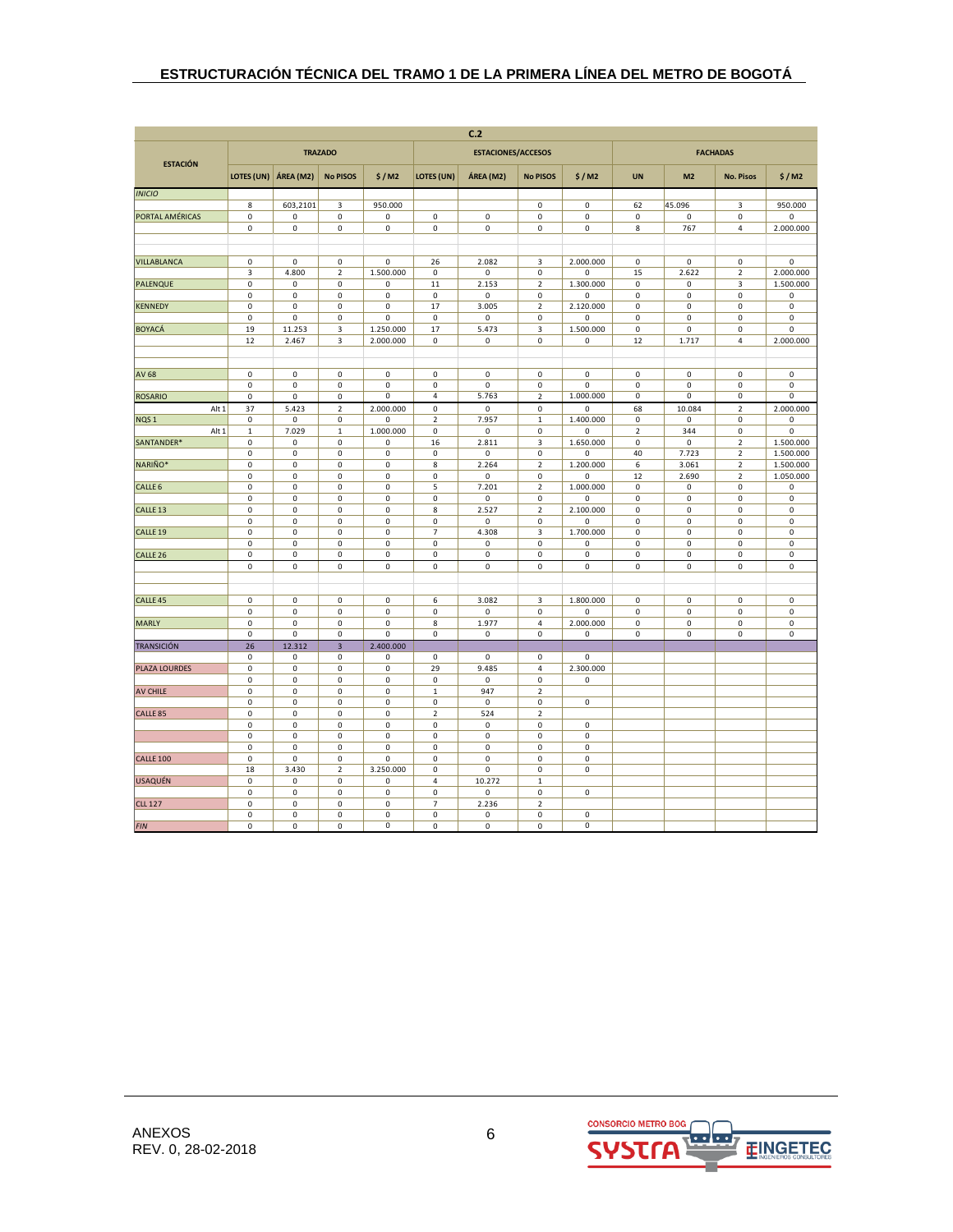|                     |                    |                            |                            |                            |                            | D.1                   |                      |                               |                          |                            |                            |                               |                          |
|---------------------|--------------------|----------------------------|----------------------------|----------------------------|----------------------------|-----------------------|----------------------|-------------------------------|--------------------------|----------------------------|----------------------------|-------------------------------|--------------------------|
|                     |                    |                            |                            | <b>TRAZADO</b>             |                            |                       |                      | <b>ACCESOS</b>                |                          |                            |                            | <b>FACHADAS</b>               |                          |
| <b>ESTACIÓN</b>     | <b>PREDIOS IDU</b> | <b>UN</b>                  | M <sub>2</sub>             | <b>No. Pisos</b>           | \$/M2                      | <b>UN</b>             | M <sub>2</sub>       | <b>No. Pisos</b>              | \$/M2                    | <b>UN</b>                  | M <sub>2</sub>             | <b>No. Pisos</b>              | \$/M2                    |
| <b>INICIO</b>       |                    |                            |                            |                            |                            |                       |                      |                               |                          |                            |                            |                               |                          |
|                     |                    | 8                          | 603,2101                   | 3                          | 950.000                    |                       |                      | 0                             | 0                        | 62                         | 45.096                     | 3                             | 950.000                  |
| PORTAL AMÉRICAS     | $\mathbf 0$        | $\mathbf 0$                | $\mathbf 0$                | $\mathsf 0$                | 0                          | $\mathsf 0$           | $\mathsf 0$          | $\pmb{0}$                     | 0                        | $\mathbf 0$                | $\mathbf 0$                | $\mathbf 0$                   | $\pmb{0}$                |
|                     |                    | $\mathbf 0$                | $\mathbf 0$                | $\mathbf 0$                | $\mathsf{o}$               | $\mathsf 0$           | $\mathsf 0$          | $\mathbf 0$                   | $\mathbf 0$              | $\bf8$                     | 767                        | $\sqrt{4}$                    | 2.000.000                |
|                     |                    |                            |                            |                            |                            |                       |                      |                               |                          |                            |                            |                               |                          |
| VILLABLANCA         | 18                 | $\mathbf 0$                | $\mathbf 0$                | $\mathsf 0$                | $\mathsf 0$                | 26                    | 2.082                | 3                             | 2.000.000                | $\mathbf 0$                | $\mathsf{o}$               | $\mathbf 0$                   | $\mathsf 0$              |
|                     |                    | $\overline{\mathbf{3}}$    | 4.800                      | $\overline{2}$             | 1.500.000                  | $\mathsf{o}$          | $\mathbf 0$          | $\mathbf 0$                   | $\mathbf 0$              | 15                         | 2.622                      | $\overline{2}$                | 2.000.000                |
| PALENQUE            | 11                 | $\pmb{0}$                  | $\pmb{0}$                  | 0                          | 0                          | $11$                  | 2.153                | $\mathbf 2$                   | 1.300.000                | $\mathbf 0$                | 0                          | 3                             | 1.500.000                |
|                     |                    | $\pmb{0}$                  | $\mathbf 0$                | $\mathsf 0$                | $\mathsf 0$                | $\mathbf 0$           | 0                    | 0                             | $\Omega$                 | 0                          | $\mathbf 0$                | $\mathbf 0$                   | 0                        |
| <b>KENNEDY</b>      | 17                 | $\mathbf 0$                | $\pmb{0}$                  | $\mathbf 0$                | $\mathbf 0$                | 17                    | 3.005                | $\overline{2}$                | 2.120.000                | $\mathbf 0$                | $\mathbf 0$                | $\mathbf 0$                   | $\pmb{0}$                |
|                     |                    | $\mathbf 0$                | $\mathbf 0$                | $\mathbf 0$                | 0                          | $\mathbf 0$           | $\mathbf 0$          | $\mathbf 0$                   | $\mathbf 0$              | $\mathbf 0$                | $\mathbf 0$                | $\mathbf 0$                   | $\mathbf 0$              |
| <b>BOYACÁ</b>       | 60                 | 19                         | 11.253                     | 3                          | 1.250.000                  | 17                    | 5.473                | 3                             | 1.500.000                | 0                          | $\mathbf 0$                | $\mathbf 0$                   | $\mathsf 0$              |
|                     |                    | 12                         | 2.467                      | 3                          | 2.000.000                  | $\mathbf 0$           | $\mathsf 0$          | $\pmb{0}$                     | 0                        | 12                         | 1.717                      | $\sqrt{4}$                    | 2.000.000                |
|                     | $\mathbf 0$        | $\mathbf 0$                | $\pmb{0}$                  | $\mathsf 0$                | $\mathbf 0$                | $\mathbf 0$           | $\mathsf 0$          | $\pmb{0}$                     | 0                        | $\mathbf 0$                | $\mathbf 0$                | $\pmb{0}$                     | $\pmb{0}$                |
| AV 68               |                    | $\mathbf 0$                | $\pmb{0}$                  | $\mathsf 0$                | $\mathsf{o}$               | $\mathsf{o}$          | $\mathbf 0$          | $\mathbf 0$                   | $\mathbf 0$              | $\mathbf 0$                | $\mathsf{o}$               | $\mathbf 0$                   | $\pmb{0}$                |
| <b>ROSARIO</b>      | 5                  | $\mathbf 0$                | $\mathbf 0$                | $\mathbf 0$                | 0                          | 4                     | 5.763                | $\overline{2}$                | 1.000.000                | 0                          | 0                          | $\mathsf 0$                   | $\mathsf 0$              |
| Alt 1               |                    | $\mathbf 0$                | $\mathbf 0$                | $\mathbf 0$                | $\mathsf 0$                | $\mathsf 0$           | $\mathsf 0$          | $\mathbf 0$                   | 0                        | $\mathsf 0$                | $\mathbf 0$                | $\mathbf 0$                   | $\pmb{0}$                |
| NQS <sub>1</sub>    | 25                 | $\pmb{0}$                  | $\pmb{0}$                  | $\mathsf 0$                | 0                          | 6                     | 8.929                | $\mathbf{1}$                  | 1.500.000                | $\mathbf 0$                | $\mathsf 0$                | $\overline{2}$                | 1.200.000                |
| Alt 1               |                    | $\pmb{0}$                  | $\pmb{0}$                  | $\mathsf 0$                | $\mathsf{o}$               | $\mathsf{o}$          | $\mathsf{o}\,$       | $\mathbf 0$                   | $\mathbf 0$              | 58                         | 10.652                     | $\overline{2}$                | 1.500.000                |
| SANTANDER*          | 20                 | $\mathbf 0$                | $\mathbf 0$                | $\mathsf 0$                | 0                          | 16                    | 2.811                | 3                             | 1.650.000                | $\mathbf 0$                | $\mathsf 0$                | $\overline{2}$                | 1.500.000                |
|                     | 66                 | $\pmb{0}$                  | $\mathbf 0$                | $\mathsf 0$                | $\mathsf 0$                | $\mathsf 0$           | $\mathsf 0$          | $\mathbf 0$                   | 0                        | 40                         | 7.723                      | $\overline{2}$                | 1.500.000                |
| NARIÑO*             | 31                 | $\pmb{0}$                  | $\pmb{0}$                  | $\mathbf 0$                | $\mathbf 0$                | 8                     | 2.264                | $\mathbf 2$                   | 1.200.000                | 6                          | 3.061                      | $\mathbf 2$                   | 1.500.000                |
| CALLE <sub>6</sub>  |                    | $\mathbf 0$<br>$\mathbf 0$ | $\mathbf 0$<br>$\mathbf 0$ | $\mathsf 0$<br>$\mathsf 0$ | $\mathsf{o}$<br>0          | $\mathsf 0$<br>5      | $\mathbf 0$<br>7.201 | $\mathbf 0$<br>$\overline{2}$ | $\Omega$<br>1.000.000    | 12<br>$\mathbf 0$          | 2.690<br>$\mathbf 0$       | $\overline{2}$<br>$\mathbf 0$ | 1.050.000<br>$\pmb{0}$   |
|                     | 18                 | $\pmb{0}$                  | $\pmb{0}$                  | $\mathsf 0$                | $\mathbf 0$                | $\overline{\text{o}}$ | $\mathsf 0$          | $\pmb{0}$                     | 0                        | $\mathbf 0$                | $\mathbf 0$                | $\mathbf 0$                   | $\pmb{0}$                |
| CALLE <sub>13</sub> |                    | $\pmb{0}$                  | $\mathbf 0$                | $\mathsf{O}\xspace$        | $\mathsf{o}$               | $\bf 8$               | 2.527                | $\overline{2}$                | 2.100.000                | $\mathbf 0$                | $\mathsf{o}$               | $\mathbf 0$                   | $\pmb{0}$                |
|                     |                    | $\mathbf 0$                | $\mathbf 0$                | $\mathbf 0$                | $\mathsf{o}$               | $\mathsf 0$           | 0                    | $\mathbf 0$                   | 0                        | $\mathsf 0$                | $\mathsf 0$                | $\mathsf 0$                   | $\mathsf 0$              |
| CALLE <sub>19</sub> | 372                | $\mathbf 0$                | $\mathbf 0$                | $\mathsf 0$                | 0                          | $\overline{7}$        | 4.308                | 3                             | 1.700.000                | $\mathbf 0$                | $\mathbf 0$                | $\mathsf 0$                   | $\mathsf 0$              |
|                     |                    | $\mathbf 0$                | $\pmb{0}$                  | $\mathsf 0$                | 0                          | $\mathsf 0$           | 0                    | $\mathbf 0$                   | 0                        | 0                          | $\mathbf 0$                | $\mathbf 0$                   | $\pmb{0}$                |
| CALLE <sub>26</sub> | $\mathbf 0$        | $\mathbf 0$                | $\mathbf 0$                | $\mathbf 0$                | $\mathbf 0$                | $\mathbf 0$           | $\mathbf 0$          | $\mathbf 0$                   | $\mathbf 0$              | $\mathbf 0$                | $\mathsf 0$                | $\mathsf 0$                   | $\mathsf 0$              |
|                     |                    | $\mathbf 0$                | $\mathbf 0$                | $\mathbf 0$                | $\mathsf{o}$               | $\mathsf 0$           | $\mathsf{o}\,$       | $\mathbf 0$                   | 0                        | $\mathsf{O}\xspace$        | $\mathsf{o}$               | $\mathsf 0$                   | $\mathsf 0$              |
|                     |                    |                            |                            |                            |                            |                       |                      |                               |                          |                            |                            |                               |                          |
| CALLE <sub>45</sub> | 18                 | $\mathbf 0$                | $\mathbf 0$                | $\mathsf 0$                | $\mathsf 0$                | 6                     | 3.082                | 3                             | 1.800.000                | $\mathsf 0$                | $\mathsf 0$                | $\mathsf 0$                   | $\mathsf 0$              |
| <b>MARLY</b>        | 8                  | $\pmb{0}$<br>$\mathbf 0$   | $\mathbf 0$<br>$\mathbf 0$ | $\mathsf 0$<br>$\mathsf 0$ | $\mathsf{O}\xspace$<br>0   | $\mathsf 0$<br>8      | 0<br>1.977           | $\mathbf 0$<br>4              | $\mathbf 0$<br>2.000.000 | $\mathsf 0$<br>$\mathbf 0$ | $\mathbf 0$<br>$\mathsf 0$ | $\mathbf 0$<br>$\mathsf 0$    | $\pmb{0}$<br>$\mathsf 0$ |
|                     |                    | $\overline{0}$             | $\overline{\mathbf{0}}$    | $\overline{\mathbf{0}}$    | $\overline{\mathbf{0}}$    | $\overline{0}$        | $\mathsf 0$          | $\mathbf 0$                   | 0                        | $\mathsf{o}$               | $\overline{\mathbf{0}}$    | $\overline{0}$                | $\overline{\mathbf{0}}$  |
|                     |                    |                            |                            |                            |                            |                       |                      |                               |                          |                            |                            |                               |                          |
| CALLE <sub>63</sub> | 9                  | $\mathbf 0$                | $\mathbf 0$                | $\mathbf 0$                | $\mathsf{o}$               | $\overline{7}$        | 1.855                | 3                             | 2.000.000                | $\mathsf 0$                | $\mathbf 0$                | 3                             | 2.000.000                |
|                     |                    | $\mathbf 0$                | $\pmb{0}$                  | $\mathsf 0$                | $\mathsf 0$                | $\mathsf 0$           | 0                    | $\mathbf 0$                   | 0                        | $\mathbf 2$                | 485                        | $\mathbf 2$                   | 2.000.000                |
| CALLE <sub>72</sub> | 40                 | $\mathbf 0$                | $\mathbf 0$                | $\mathbf 0$                | $\mathsf{o}$               | 5                     | 2.547                | 1                             | 2.000.000                | $\overline{2}$             | 535                        | $\mathsf 0$                   | 0                        |
|                     |                    | $\,$ 1                     | 10.456                     | $\mathbf 0$                | $\mathsf 0$                | $\mathsf 0$           | $\mathsf 0$          | $\pmb{0}$                     | 0                        | $\mathbf 0$                | $\mathbf 0$                | $\mathbf 0$                   | $\pmb{0}$                |
| CALLE <sub>85</sub> | $\mathbf 0$        | $\mathbf 0$                | $\mathbf 0$                | $\mathbf 0$                | $\mathsf 0$                | $\mathsf 0$           | $\mathsf 0$          | $\pmb{0}$                     | 0                        | $\mathbf 0$                | $\mathsf 0$                | $\mathsf 0$                   | $\pmb{0}$                |
|                     |                    | $\mathbf 0$                | $\mathbf 0$                | $\mathbf 0$                | $\mathsf 0$                | $\mathsf 0$           | 0                    | $\mathbf 0$                   | 0                        | $\mathsf 0$                | $\mathsf 0$                | $\mathsf 0$                   | $\mathsf 0$              |
|                     |                    |                            |                            |                            |                            |                       |                      |                               |                          |                            |                            |                               |                          |
| <b>CALLE 100*</b>   |                    | $\mathbf 0$                | $\mathbf 0$                | $\mathsf 0$                | $\mathsf 0$                | 5                     | 1.966                | $\mathbf 0$                   | 0                        | $\mathbf 0$                | $\mathbf 0$                | $\mathsf 0$                   | $\mathsf 0$              |
|                     |                    | $\pmb{0}$                  | $\mathbf 0$                | $\mathbf 0$                | $\mathsf 0$                | $\mathsf 0$           | $\mathsf 0$          | $\pmb{0}$                     | 0                        | $\mathsf 0$                | $\mathbf 0$                | $\bf 0$                       | $\pmb{0}$                |
| <b>CALLE 106</b>    |                    | $\pmb{0}$<br>$\pmb{0}$     | $\pmb{0}$                  | $\mathsf 0$<br>$\mathbf 0$ | $\mathbf 0$<br>$\mathbf 0$ | 9<br>$\mathsf 0$      | 3.933                | $\pmb{0}$                     | 0<br>$\mathbf 0$         | 0                          | $\mathbf 0$                | $\mathbf 0$                   | $\pmb{0}$<br>$\pmb{0}$   |
| CLL 127*            |                    | $\pmb{0}$                  | $\mathbf 0$<br>$\mathbf 0$ | $\mathbf 0$                | 0                          | 9                     | 0<br>5.112           | $\mathbf 0$<br>$\pmb{0}$      | 0                        | $\mathbf 0$<br>$\mathbf 0$ | $\mathbf 0$<br>$\mathbf 0$ | $\mathbf 0$<br>$\pmb{0}$      | $\pmb{0}$                |
|                     |                    | $\pmb{0}$                  | $\mathbf 0$                | $\mathsf 0$                | $\mathbf 0$                | $\mathsf 0$           | 0                    | $\mathbf 0$                   | 0                        | $\mathsf 0$                | $\mathbf 0$                | $\mathsf 0$                   | $\pmb{0}$                |
| <b>FIN</b>          |                    | $\mathbf 0$                | $\mathbf 0$                | $\mathsf 0$                | 0                          | $\mathsf 0$           | $\mathsf 0$          | $\mathbf 0$                   | 0                        | $\mathsf 0$                | $\mathbf 0$                | $\bf 0$                       | $\mathsf 0$              |